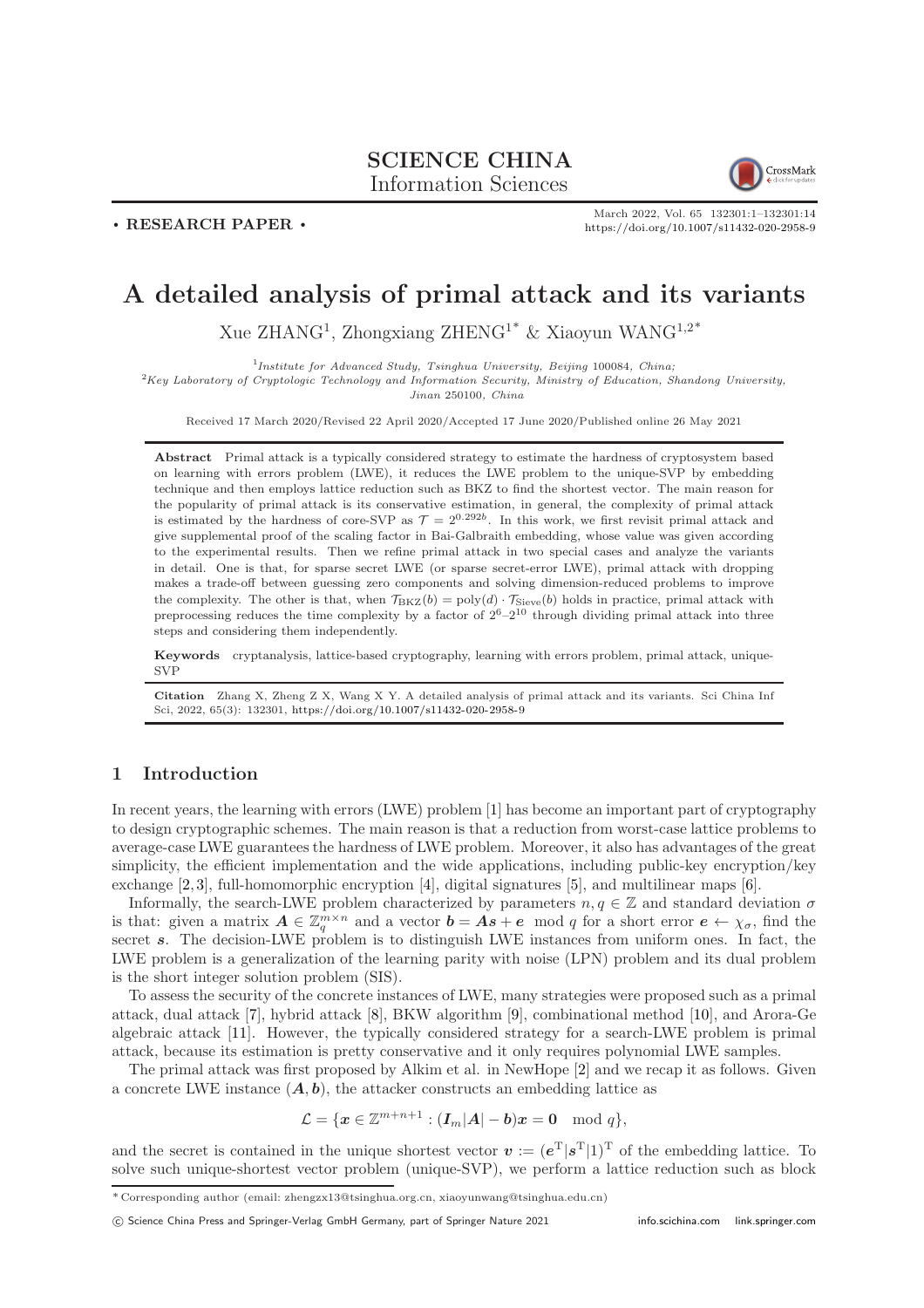Korkine-Zolotarev (BKZ) with appropriate block size b. Under the geometric series assumption, BKZ finds a basis whose Gram-Schmidt norms have the following property:  $||\boldsymbol{b}_i^*|| = \delta_b^{d-2(i-1)} \cdot \text{vol}(\mathcal{L})^{1/d}$  for  $1 \leq i \leq d$ . If the projection  $\pi_{d-b+1}(v)$  is shorter than  $b_{d-b+1}^*$ , then we get  $\pi_{d-b+1}(v)$  and even the shortest vector  $v$ . That is to say, the block size should meet a condition

$$
\frac{\|\mathbf{v}\|}{\sqrt{d}}\sqrt{b} \leq \delta_b^{2b-d} \cdot \text{vol}(\mathcal{L})^{1/d}.
$$

The complexity of solving the unique-SVP is estimated by the hardness of core-SVP as  $\mathcal{T} = 2^{0.292b}$ .

#### 1.1 Related work

The strategy that reduces the LWE problem to the unique-SVP has been studied in [\[12\]](#page-13-1) since 2013. The differences were that they got the unique-SVP by applying Kannan's embedding technique and paid more attention to the  $\lambda_2/\lambda_1$ -gap of the embedding lattice. They derived a model for the success of the strategy from experiments, i.e., the shortest vector was found with fixed probability whenever  $\lambda_2/\lambda_1 \geq \tau \cdot \delta_0^m$  for a constant  $\tau \in (0,1]$ .

Bai and Galbraith [\[13\]](#page-13-2) gave a new embedding technique which is more effective when error and secret are chosen from different distributions. Specifically, the shortest vector was re-balanced as  $(e, ws, w)^T$ with scaling factor  $w := \sigma_e/\sigma_s$  and the new embedding lattice was

$$
\mathcal{L}_w = \left\{ \boldsymbol{x} \in \mathbb{Z}^{m+n+1} : \left( \boldsymbol{I}_m \left| \frac{1}{w} \boldsymbol{A} \right| - \frac{1}{w} \boldsymbol{b} \right) \boldsymbol{x} = \boldsymbol{0} \mod q \right\}.
$$

After the primal attack was proposed, Albrecht et al. [\[14\]](#page-13-3) compared primal attack with the estimation in 2013 [\[12\]](#page-13-1) and experimentally verified the correctness of primal attack. They also pointed out that the shortest vector v can be recovered with high probability by using size reduction on its projection  $\pi(v)$ .

Moreover, a variant of the primal attack, guess-and-verify decoding attack, was proposed in [\[15\]](#page-13-4). This attack finds the projected vector  $\pi(v)$  by solving batch bounded distance decoding (BDD) problems rather than lattice reduction, and then lifts the projection to the unique shortest vector.

### 1.2 Our contribution

Inspired by the recent progress and works in primal attack, we refine primal attack for some special cases and analyze the variants of primal attack in detail.

After some fixed notations and necessary backgrounds in Section 2, we review the primal attack and embedding techniques in Section 3. In Section 4, we focus on three different embedding lattices including Kannan's embedding lattice, dual embedding lattice and Bai-Galbraith embedding lattice, then give a supplemental proof that: (1) The optimal scaling factor for Bai-Galbraith embedding is  $w = \sigma_e/\sigma_s$  which used to be an experimental result. (2) As a corollary, the complexity of solving unique-SVP in three embedding lattices are

$$
\mathcal{T}_{\rm Bai\text{-}Galbraith} \leqslant \mathcal{T}_{\rm dual} \leqslant \mathcal{T}_{\rm Kannan},
$$

where the two equality holds if and only if  $\sigma_e = \sigma_s$ .

Our second contribution is to analyze a variant of primal attack called primal attack with dropping  $(PAD)$  in Section 5. For LWE instances with sparsity such as binary or ternary LWE, we guess k zero components of secret before employing primal attack on a dimension-reduced problem. The optimal  $k$  is obtained such that  $\frac{n-k}{n-k-h} \approx 2^{0.292\Delta b}$  where  $\Delta b$  is a constant determined by LWE parameters and h is the Hamming weight of secret. For most LWE-based cryptosystem, we have  $\Delta b \in (0,1]$  and it implies that the LWE instance is "secure" when  $h > (1 - 2^{-0.292}) \cdot n \approx \frac{11}{60} n$  holds.

Finally, we show another variant named primal attack with preprocessing (PAP) in Section 6, which in fact divides primal attack into three steps: preprocessing the lattice basis, finding the projection of the shortest vector and lifting to the full lattice. We prove that, under the core-SVP model, the complexity of PAP is at most as low as that of primal attack. However, when  $\mathcal{T}_{BKZ}(b) = \text{poly}(d) \cdot \mathcal{T}_{Sieve}(b)$  holds in practice, PAP reduces the time complexity of primal attack by a factor of  $2^6-2^{10}$ .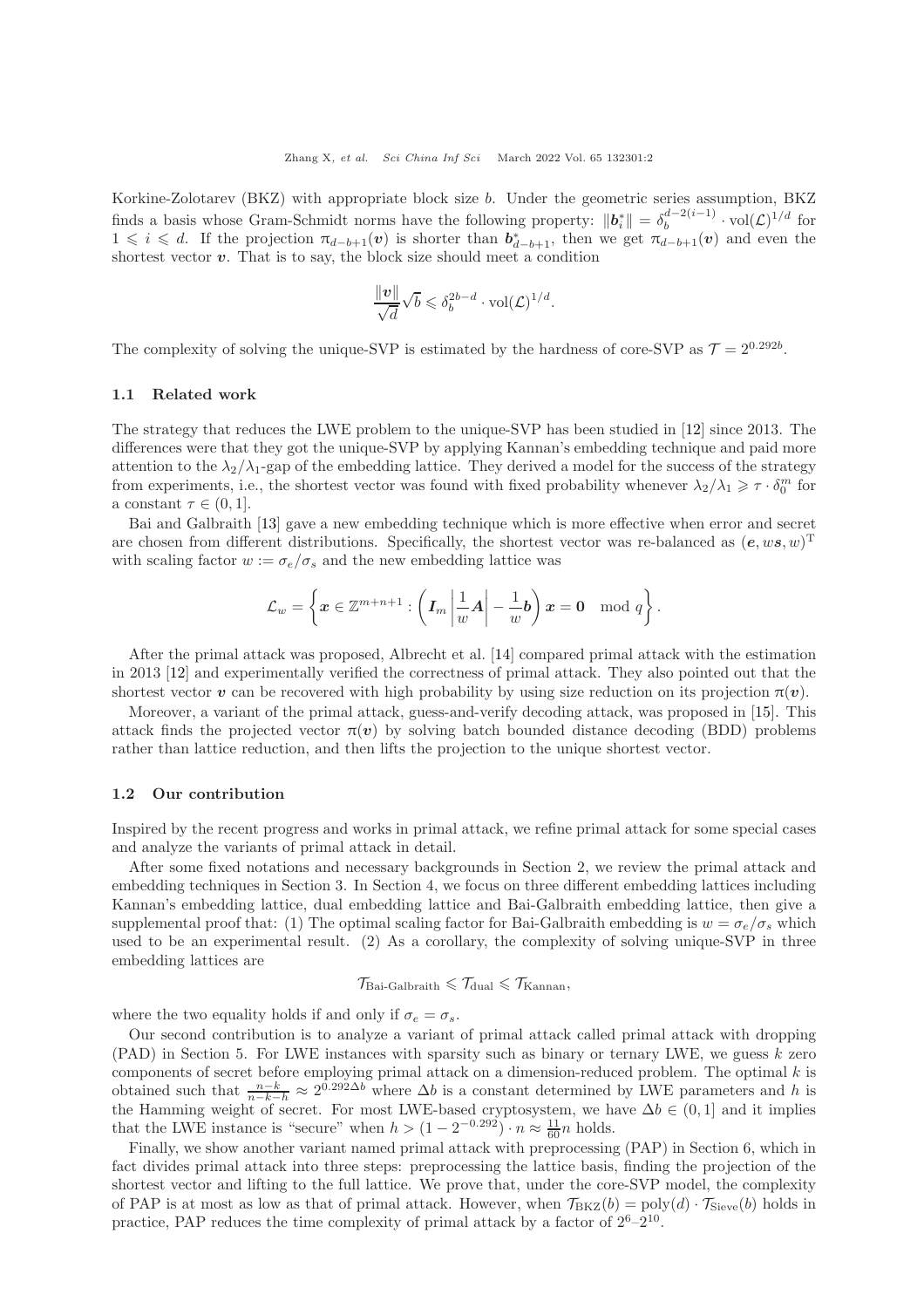## 2 Preliminaries

We use small bold letters to represent column vectors (e.g.,  $a, b$ ) and use  $a<sup>T</sup>$  to denote the transposition of a. Let  $a_i$  denote the *i*-th coordinate of a. We use capital bold letters to represent matrices (e.g.,  $A, B$ ) and use  $B_{[a,b]}$  to denote the matrix consisted of vectors  $b_i$  for  $i \in [a,b]$ . Let  $\|\cdot\|_p$  denote the p-norm of vectors and  $\|\cdot\|$  denote Euclidean norm.

## 2.1 Lattice

The lattice  $\mathcal L$  is a discrete additive subgroup in d-dimensional Euclidean space and it is composed of all integer combinations of n linearly independent vectors  $\mathbf{b}_1, \mathbf{b}_2, \ldots, \mathbf{b}_n \in \mathbb{R}^d$ , i.e.,

$$
\mathcal{L}(\boldsymbol{b}_1,\boldsymbol{b}_2,\ldots,\boldsymbol{b}_n)=\left\{\boldsymbol{y}\in\mathbb{R}^d:~\boldsymbol{y}=\sum_{i=1}^nz_i\cdot\boldsymbol{b}_i,~z_i\in\mathbb{Z}\right\}.
$$

The matrix  $\mathbf{B} := [\mathbf{b}_1 | \cdots | \mathbf{b}_n]$  is called a basis and n is the rank of lattice. Although the basis for a lattice is not unique that  $B' = BU$  is also a basis if and only if U is unimodular matrix, the volume of bases  $\det(\boldsymbol{B}) = \sqrt{\det(\boldsymbol{B}^{\mathrm{T}}\boldsymbol{B})}$  is an invariant.

The q-ary lattice that contains  $q \cdot \mathbb{Z}^d$  as a sublattice is a kind of lattice commonly used in lattice-based cryptography. A q-ary lattice generated by matrix  $\mathbf{B} \in \mathbb{Z}_q^{d \times n}$  is defined as

$$
\mathcal{L}_q(\boldsymbol{B}) = \{ \boldsymbol{y} \in \mathbb{Z}^d : \boldsymbol{y} = \boldsymbol{B} \boldsymbol{z} \mod q, \ \boldsymbol{z} \in \mathbb{Z}^n \}.
$$

The basis of lattice is  $[B|qI_d]$  and the rank is d. Moreover, if all columns of **B** are linearly independent over  $\mathbb{Z}_q$ , then  $\text{vol}(\mathcal{L}_q(\mathbf{B})) = q^{d-n}$ .

For random lattice, according to Gaussian heuristic, the length of the shortest vector (denoted as  $\lambda_1$ ) is asymptotically equals to the radius of the ball with volume vol( $\mathcal{L}$ ) (denoted as GH( $\mathcal{L}$ )). In the q-ary lattice, we also assume that Gaussian heuristic holds then  $\lambda_1 \approx \min\{q, q^{\frac{d-n}{d}}\}$ .  $\sqrt{\frac{d}{2\pi e}}$ .

**Assumption 1** (Gaussian heuristic). Given a lattice  $\mathcal{L}$  and a measurable set  $\mathcal{S}$ , the number of points in  $\mathcal{L} \cap \mathcal{S}$  is approximately vol $(\mathcal{S})$ /vol $(\mathcal{L})$ .

#### 2.2 Learning with errors problem

The LWE problem [\[1\]](#page-12-0) is one of the famous computational problems in lattices, which can be viewed as a generalization of the LPN problem. Due to the LWE problem has worst-case to average-case reduction, it is widely used in designing cryptography, including identity-based encryption, full-homomorphic encryption, digital signatures, and multilinear maps.

**Definition 1** (LWE [\[1\]](#page-12-0)). Let  $n, m, q > 0$  be integers,  $\Phi$  be a probability distribution of errors and secret s be chosen from the uniform distribution on  $\mathbb{Z}_q^n$ . An LWE sample  $(a, b = \langle a, s \rangle + e)$  follows the LWE distribution  $L_{s,\Phi}$  on  $\mathbb{Z}_q^n \times \mathbb{Z}_q$ , which is obtained by choosing vector **a** from uniform distribution on  $\mathbb{Z}_q^n$  and choosing error e from  $\Phi$  distribution. Given m LWE samples, the decision-LWE problem is to distinguish LWE distribution  $L_{s,\Phi}$  from uniform distribution on  $\mathbb{Z}_q^n \times \mathbb{Z}_q$  and the search-LWE problem is to find secret s.

In LWE-based cryptography, the secret  $s$  is usually chosen from the same distribution as an error rather than a uniform distribution. In fact, it is easy to construct such LWE instances at the cost of losing n LWE samples [\[16\]](#page-13-5). Moreover, there is also some cryptography in which the standard deviation of distribution for secret s is smaller than that for error e. These secret s is always chosen from  $\{0,1\}^n$ or  $\{-1,0,1\}$ <sup>n</sup> and the corresponding LWE problem is called binary-LWE or ternary-LWE problem [\[13\]](#page-13-2).

## 2.3 BKZ algorithm

The basic method of solving the LWE problem is to solve the SVP. At present, there are four families of algorithms to solve SVP, including lattice reduction, enumeration, random sieve and Voronoi cell algorithm. However, both random sieve and Voronoi cell algorithm are difficult to be used independently because of the exponential-memory requirement, while enumeration has great time complexity for high-dimension lattices. Therefore, lattice reduction with different SVP oracles (e.g., random sieve, enumeration) is a commonly used algorithm to estimate the security of cryptography.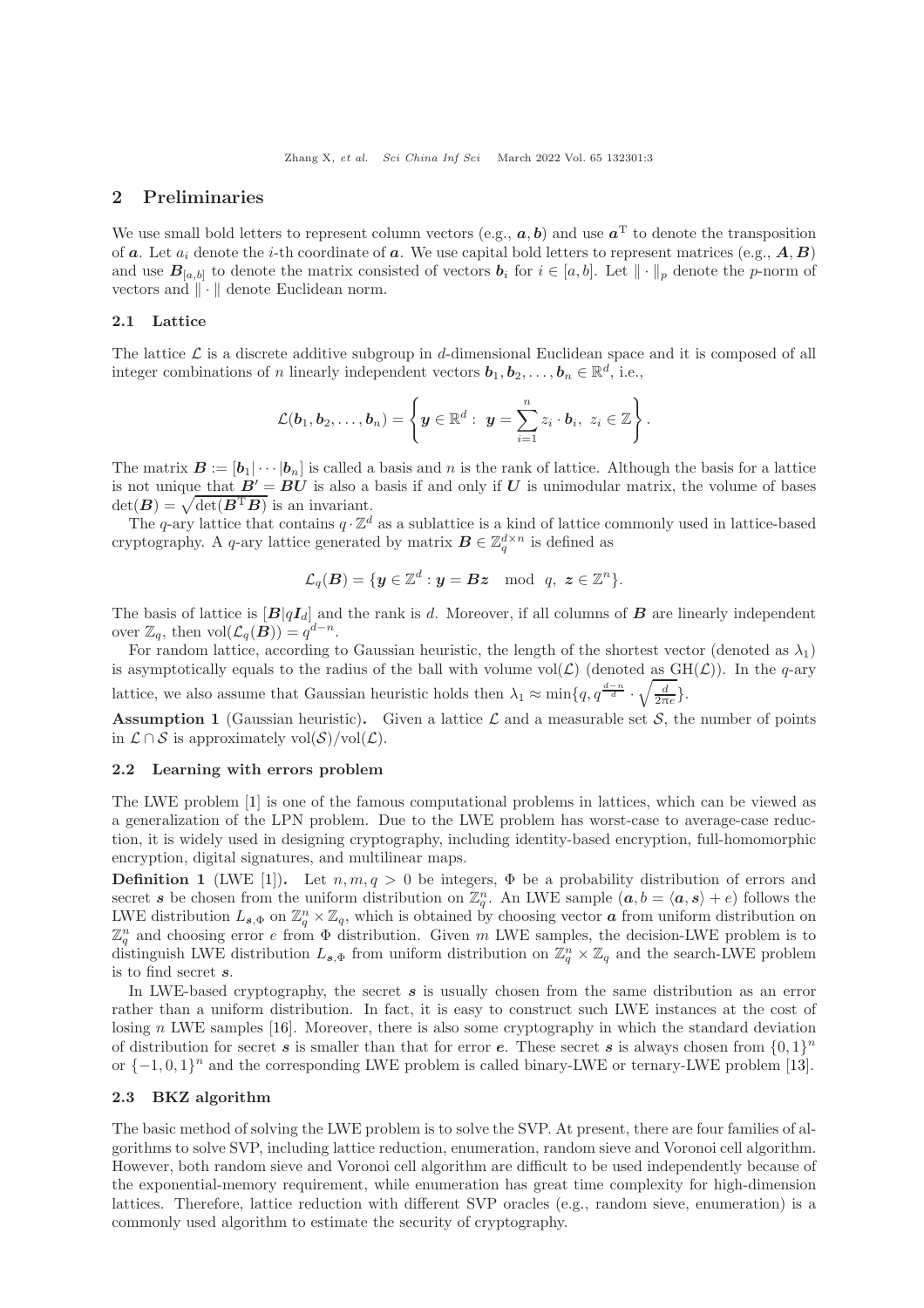Zhang X, et al. Sci China Inf Sci March 2022 Vol. 65 132301:4

There are two classical and well-known lattice reduction algorithms: the Lenstra-Lenstra-Lovasz (LLL) algorithm and the BKZ algorithm. LLL algorithm is a special case of the BKZ algorithm whose block size is 2. As for BKZ algorithm, Gama and Nguyen [\[17\]](#page-13-6) proposed that Hermite factor  $\delta^d = ||\boldsymbol{b}_1|| / \text{vol}(\mathcal{L})^{1/d}$ can be used to describe the shape of output basis, i.e., the Gram-Schmidt norms of output basis are satisfied  $||\boldsymbol{b}_i^*||/||\boldsymbol{b}_{i+1}^*|| \approx \delta^2$  where  $\delta$  is called root-Hermite factor. Then, Chen [\[18\]](#page-13-7) gave a relationship between the block size b and root-Hermite factor  $\delta$  in [\(1\)](#page-3-0) which was also effective for finite m.

<span id="page-3-0"></span>
$$
\lim_{m \to +\infty} \delta = \boldsymbol{v}_b^{-\frac{1}{b \cdot (b-1)}} \approx \left(\frac{b}{2\pi e} \cdot (\pi b)^{1/b}\right)^{\frac{1}{2(b-1)}}.
$$
\n
$$
(1)
$$

To assess the complexity of BKZ, let r denote the round of BKZ and  $\mathcal{T}_{\text{svp}}(b)$  denote the cost of SVP oracle solving b-dimensional lattice, then the complexity of BKZ with block size b is  $r \cdot d \cdot \mathcal{T}_{\text{sup}}(b)$ . Although the best upper bound of r is exponential, according to the work of Hanrot et al. [\[19\]](#page-13-8), taking  $r \approx (d^2 \log d)/b^2$ is large enough to make  $\delta_b$  close to the estimated value.

## 3 Primal attack

The primal attack is a kind of classical and useful attack model for the search-LWE problem and it only requires polynomial LWE samples. The core idea is that transforming the search-LWE instance into a unique-SVP and solving the unique shortest vector by lattice reduction with appropriate root-Hermite factor  $\delta$ . We recap this model as follows.

Given an LWE instance  $(A, b = As + e)$  with matrix  $A \in \mathbb{Z}^{m \times n}$ , there are three types of embedding techniques to reduce search-LWE problem: Kannan's embedding, dual embedding and Bai-Galbraith embedding.

(1) The Kannan's embedding [\[20\]](#page-13-9) reduces the BDD problem to SVP. Given an LWE instance, the BDD problem is  $(\mathcal{L}'_K, \mathbf{b})$ -BDD where the lattice  $\mathcal{L}'_K$  is defined as

$$
\mathcal{L}'_K=\{\bm{y}'\in\mathbb{Z}^m:\bm{y}'=\bm{A}\bm{x}'\mod q,\;\forall \bm{x}'\in\mathbb{Z}^n\}.
$$

Correspondingly, when reducing  $(\mathcal{L}'_K, \mathbf{b})$ -BDD to SVP, the embedding lattice  $\mathcal{L}_K$  is defined as

$$
\mathcal{L}_K = \left\{ \boldsymbol{y} \in \mathbb{Z}^{m+1} : \boldsymbol{y} = \bar{\boldsymbol{A}} \boldsymbol{x} \mod q, \ \forall \boldsymbol{x} \in \mathbb{Z}^{n+1}, \ \bar{\boldsymbol{A}} = \begin{bmatrix} \boldsymbol{A} & \boldsymbol{b} \\ \boldsymbol{0} & \mu \end{bmatrix} \in \mathbb{Z}^{(m+1)\times (n+1)} \right\},
$$

and in practice it is preferable to use  $\mu = 1$ . The volume of embedding lattice is vol $(\mathcal{L}_K) = q^{m-n}$  if all columns of  $\overline{A}$  are linearly independent over  $\mathbb{Z}_q$ , and  $v^T = (e^T | 1)$  is a short vector in lattice.

(2) The dual embedding proposed by Bai and Galbraith [\[13\]](#page-13-2) constructs a lattice related to both secret s and error e. The corresponding embedding lattice is

$$
\mathcal{L}_D = \{ \boldsymbol{x} \in \mathbb{Z}^{m+n+1} : (\boldsymbol{I}_m|\boldsymbol{A}| - \boldsymbol{b})\boldsymbol{x} = \boldsymbol{0} \mod q \},
$$

which has a basis

$$
B = \begin{bmatrix} qI_m & -\mathbf{A} & \mathbf{b} \\ 0 & I_n & 0 \\ 0 & 0 & 1 \end{bmatrix}.
$$

The volume of lattice is  $vol(\mathcal{L}_D) = q^m$  and the  $v^T = (e^T | s^T | 1)$  is a short vector in lattice.

(3) The Bai-Galbraith embedding improves dual embedding for such LWE instance that secret and error are chosen from different distributions, its core idea is to balance the size of the error and the secret. Specifically, the short vector in lattice  $\mathcal{L}_D$  can be re-balanced as  $(e^T|ws^T|w)$  with scaling factor  $w = \sigma_e/\sigma_s$  and the new embedding lattice is

$$
\mathcal{L}_w = \left\{ \boldsymbol{x} \in \mathbb{Z}^{m+n+1} : \left( \boldsymbol{I}_m \left| \frac{1}{w} \boldsymbol{A} \right| - \frac{1}{w} \boldsymbol{b} \right) \boldsymbol{x} = \boldsymbol{0} \mod q \right\}.
$$

The volume of new lattice increases to  $vol(\mathcal{L}_w) = q^m w^{n+1}$ .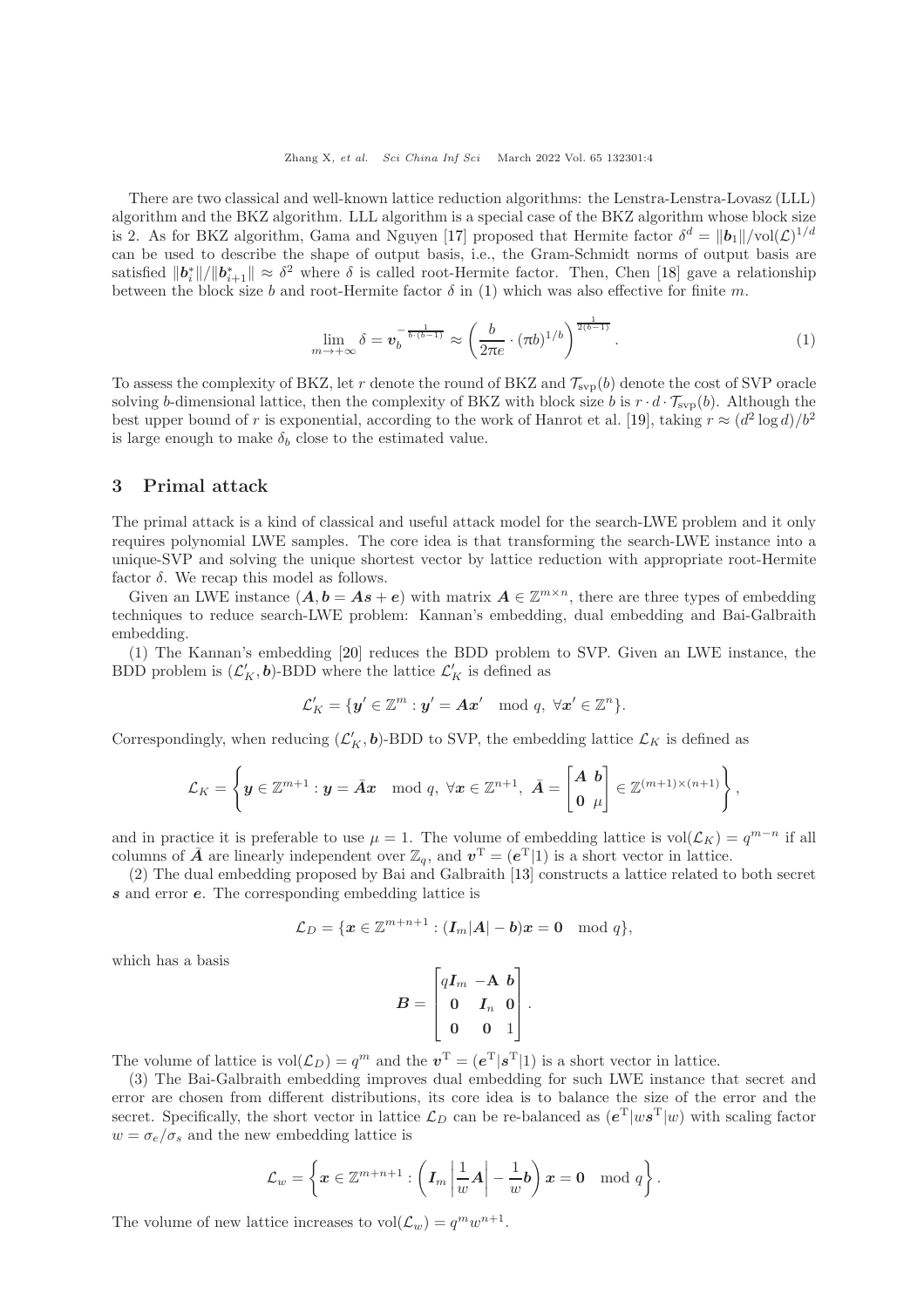In general, the length of the short vector v in embedding lattice is much shorter than  $GH(\mathcal{L})$ , so the search-LWE problem is reduced to the unique-SVP. Then the unique shortest vector can be founded by applying lattice reduction such as BKZ with appropriate block size b.

At present, the condition proposed by Alkim et al. in NewHope [\[2\]](#page-12-1) is the most popular approach to predict block size. To be more concrete, assuming that the behavior of BKZ satisfies the geometric series assumption (GSA), BKZ finds a basis whose Gram-Schmidt norms are given by  $||\boldsymbol{b}_i^*|| = \delta_b^{d-2(i-1)} \cdot \text{vol}(\mathcal{L})^{1/d}$ for  $1 \leq i \leq d$ . Let the unique shortest vector be  $v = \sum_{i=1}^{d} u_i b_i$  and the projection of v onto the vector space spanned by the last b Gram-Schmidt vectors be  $\pi_{d-b+1}(v)$ . If the projection  $\pi_{d-b+1}(v)$  is shorter than  $b_{d-b+1}^*$ , i.e.,

<span id="page-4-1"></span>
$$
\frac{\|\mathbf{v}\|}{\sqrt{d}}\sqrt{b} \leq \delta_b^{2b-d} \cdot \text{vol}(\mathcal{L})^{1/d},\tag{2}
$$

then we can find  $\pi_{d-b+1}(v)$  and even the shortest vector v. Therefore, such block size b is suitable for BKZ and the total complexity is estimated as  $2^{0.292b}$  for classical case and  $2^{0.265b}$  for quantum one.

Moreover, Albrecht et al. [\[14\]](#page-13-3) compared primal attack with the estimation in 2013 [\[12\]](#page-13-1) and experimentally verified the correctness of primal attack. They also pointed out that the short vector  $v$  can be recovered with high probability by size reduction. The detailed requirements for the size reduction are described in Lemma [1.](#page-4-0)

<span id="page-4-0"></span>**Lemma 1** (Claim 1 in [\[14\]](#page-13-3)). Let the block size of BKZ algorithm be b, the current basis of d-dimensional embedding lattice be  $B = [b_1, \ldots, b_d]$  and the unique shortest vector be  $v = \sum_{i=1}^d u_i b_i$ . If Eq. [\(2\)](#page-4-1) holds for b, the GSA holds for basis until index  $d - b + 1$  and  $b_{d-b+1}^* = \pi_{d-b+1}(\vec{v})$ , then the size reduction called on  $b_{d-b+1}$  recovers v with high probability p that

$$
p = \sum_{i=1}^{d-b} p_i, \ p_i = \Pr[\|\pi_i(\boldsymbol{v})\| < \min\{\|\pi_i(\boldsymbol{v}) + \boldsymbol{b}_i^*\|, \|\pi_i(\boldsymbol{v}) - \boldsymbol{b}_i^*\|\}].
$$

Note that the probability p only relies on b and it is close to 1 for  $b \geq 50$ .

## 4 Supplemental proof of Bai-Galbraith embedding

In this section, we focus on the binary (ternary)-LWE problem whose hardness is an open question. For all we know, the Bai-Galbraith embedding [\[13\]](#page-13-2) proposed in 2014 is the most popular and useful method to solve it. However, in the work of Bai and Galbraith, they only gave the experimental comparison between this embedding and Kannan's embedding, the assignment of scaling factor w is heuristic and intuitive. In this section, we try to compare three embedding techniques and give supplemental proof of the optimal w.

As mentioned in Section 3, the essence of primal attack is to solve a unique-SVP, then  $\lambda_2/\lambda_1$ -gap is an important index to estimate the hardness of unique-SVP. Specifically, let  $\lambda_1$  and  $\lambda_2$  denote the length of the shortest vector and the second shortest vector respectively and  $\lambda_2/\lambda_1$ -gap =  $\lambda_2/\lambda_1$ . Ref. [\[12\]](#page-13-1) shows that the bigger the  $\lambda_2/\lambda_1$ -gap is, the simpler the unique-SVP is. Therefore, the optimal w is obtained when  $\lambda_2/\lambda_1$ -gap approaches to the maximum value.

Next, we apply the inequality [\(2\)](#page-4-1) to strictly prove the optimal parameters for Bai-Galbraith embedding, including the re-balanced dimension (i.e., the dimension of secret which need to be re-balanced with error), scaling factor and samples.

**Theorem 1.** For Bai-Galbraith embedding, the optimal re-balanced dimension is  $n+1$  and the optimal scaling factor is  $\sigma_e/\sigma_s$ . Moreover, the optimal samples for primal attack is  $m \approx \lceil \sqrt{\frac{(n+1)(\log q - \log w)}{\log \delta_b}} - \frac{\log q - \log w}{\log \delta_b} \rceil$  $(n+1)$ .

*Proof.* Due to Eq. [\(2\)](#page-4-1) of primal attack, we have  $\delta_b^{d-2b}$  $\sqrt{\frac{b}{2\pi e}} \leqslant$  $\sqrt{\frac{d}{2\pi e}} \text{vol}(\mathcal{L})^{1/d}$  $\frac{\text{vol}(\mathcal{L})}{\|\mathbf{v}\|}$ . Notice that:

(1) When the block size b is large enough (i.e.,  $b \ge 50$ ), the left side of inequality is a decreasing function of b.

(2) In this embedding lattice, we have  $\lambda_1 = ||v||$  and  $\lambda_2 \approx \text{GH}(\mathcal{L}) \approx \sqrt{\frac{d}{2\pi e}} \text{vol}(\mathcal{L})^{1/d}$ , then the right side of inequality equals to  $\lambda_2/\lambda_1$ -gap.

It implies that, if the block size b is large enough, then d-dimension lattice with larger  $\lambda_2/\lambda_1$ -gap requires the smaller block size and the lower complexity for solving unique-SVP. Therefore, let  $k \in [0, n+1]$  be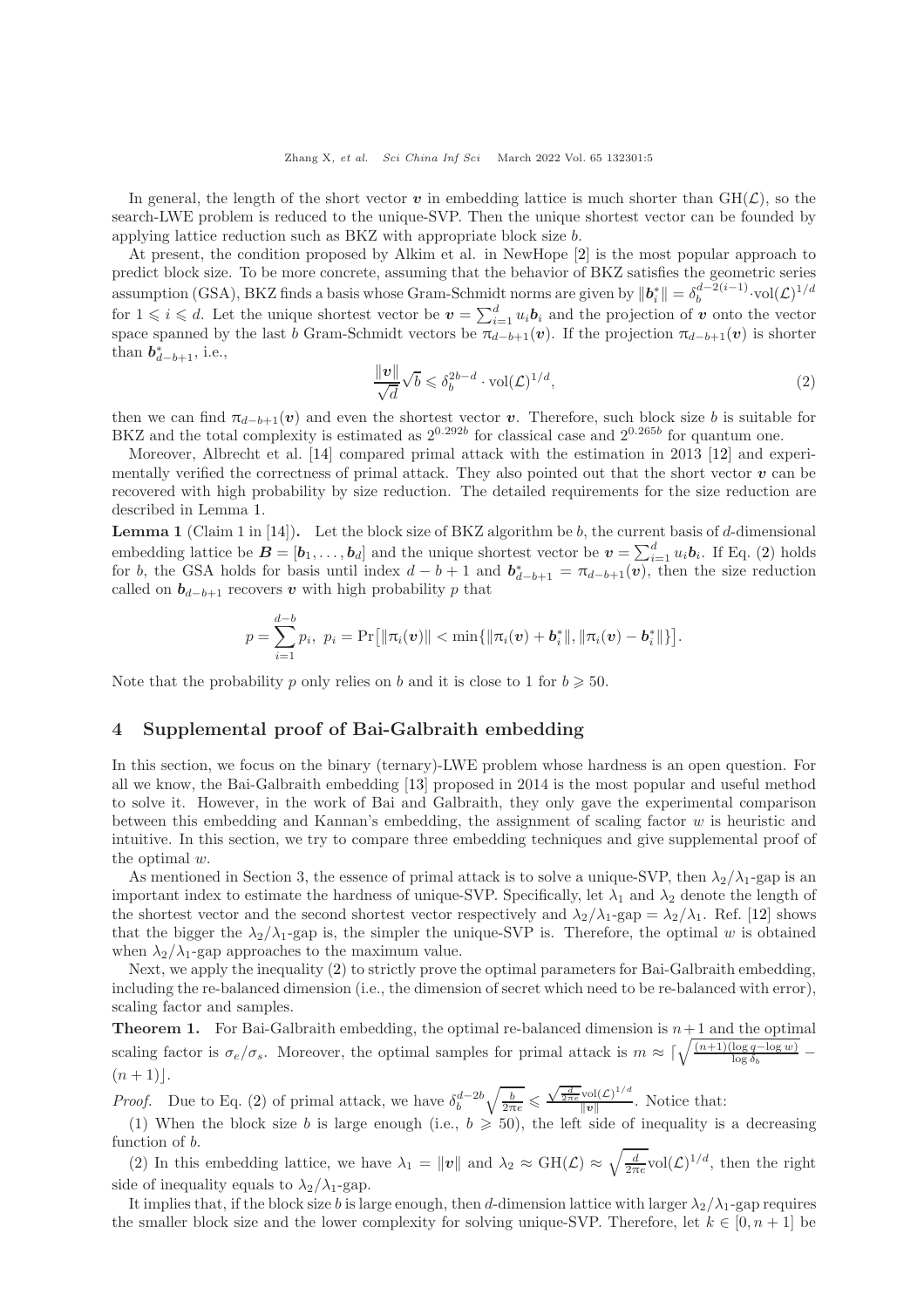the number of re-balanced dimension and  $t \in \mathbb{R}^+$  be the scaling factor, we want to choose the optimal values to get the largest  $\lambda_2/\lambda_1$ -gap, i.e.,

$$
\max_{t,k} \{\lambda_2/\lambda_1 - \text{gap}\}, \quad \lambda_2/\lambda_1 - \text{gap} \approx \frac{\text{GH}(\mathcal{L})}{\|\mathbf{v}\|} \approx \frac{(t^k q^m)^{1/d} \sqrt{\frac{d}{2\pi e}}}{\sqrt{\sigma_e^2 m + \sigma_s^2 (n+1-k) + \sigma_s^2 t^2 k}}, \quad d = m+n+1.
$$

Let  $F(t, k)$  be the above-mentioned function of factor t and dimension k and  $\Delta := \sigma_e^2 m + \sigma_s^2 (n + 1 (k) + \sigma_s^2 t^2 k$ , then

$$
F'_{t}(t,k) = \frac{q^{\frac{m}{d}} \sqrt{\frac{d}{2\pi e}} \cdot \frac{k}{d} t^{\frac{k}{d}-1} \cdot \Delta^{\frac{1}{2}} - q^{\frac{m}{d}} \sqrt{\frac{d}{2\pi e}} t^{\frac{k}{d}} \cdot \frac{1}{2} \Delta^{-\frac{1}{2}} \cdot 2t\sigma_{s}^{2} k}{(\Delta^{\frac{1}{2}})^{2}}
$$

$$
= \frac{q^{\frac{m}{d}} t^{\frac{k}{d}} \sqrt{\frac{d}{2\pi e}} k}{\Delta^{\frac{1}{2}}} \cdot \left(\frac{1}{d} t^{-1} - \Delta^{-1} \cdot t\sigma_{s}^{2}\right).
$$

When  $F'_t = 0$  we have

$$
\begin{aligned} \sigma_s^2t^2d &= \sigma_e^2m + \sigma_s^2(n+1-k) + \sigma_s^2t^2k, \\ t &= \sqrt{\frac{\sigma_e^2m + \sigma_s^2(n+1-k)}{\sigma_s^2(d-k)}}, \end{aligned}
$$

the  $F'_t > 0$  for  $t < \sqrt{\frac{\sigma_e^2 m + \sigma_s^2 (n+1-k)}{\sigma_s^2 (d-k)}}$  and  $F'_t < 0$  for  $t > \sqrt{\frac{\sigma_e^2 m + \sigma_s^2 (n+1-k)}{\sigma_s^2 (d-k)}}$ . Therefore, the function  $F(t, k)$ takes the maximum at  $t = \sqrt{\frac{\sigma_e^2 m + \sigma_s^2 (n+1-k)}{\sigma_s^2 (d-k)}}$ .

Then we write  $F(k) = \max_t F(t, k)$  as a function of dimension k and the optimal t is also a function of k.

$$
F'_{k}(k) = \frac{q^{\frac{m}{d}} \sqrt{\frac{d}{2\pi e}} \cdot (t^{\frac{k}{d}})'_{k} \cdot \Delta^{\frac{1}{2}} - q^{\frac{m}{d}} \sqrt{\frac{d}{2\pi e}} t^{\frac{k}{d}} \cdot \frac{1}{2} \Delta^{-\frac{1}{2}} \cdot \sigma_{s}^{2} (-1 + (t^{2}k)'_{k})}{(\Delta^{\frac{1}{2}})^{2}}
$$

$$
= \frac{q^{\frac{m}{d}} \sqrt{\frac{d}{2\pi e}}}{\Delta^{\frac{1}{2}}} \cdot \left( (t^{\frac{k}{d}})'_{k} - t^{\frac{k}{d}} \frac{\Delta^{-1}}{2} \sigma_{s}^{2} ((t^{2}k)'_{k} - 1) \right),
$$

where  $(t^{\frac{k}{d}})'_k = t^{\frac{k}{d}} \frac{1}{d} \left( \ln t + \frac{k}{t} \cdot t'_k \right)$ ,  $(t^2 k)'_k = t^2 + 2tk \cdot t'_k$  and  $t'_k = \frac{1}{2t} \cdot \frac{m(\sigma_e^2 - \sigma_s^2)}{(d-k)^2 \sigma_s^2}$  $\frac{m(\sigma_e - \sigma_s)}{(d-k)^2 \sigma_s^2}$ . Note that

$$
\frac{\sigma_s^2}{\Delta} = \frac{1}{d} \cdot \frac{\sigma_s^2 d}{\sigma_e^2 m + \sigma_s^2 (n+1-k) + \sigma_s^2 t^2 k} = \frac{1}{d} \cdot \frac{\sigma_s^2 d}{\sigma_e^2 m + \sigma_s^2 (n+1-k)} \cdot \frac{d-k}{d} = \frac{1}{t^2 d},
$$

we have

$$
F'_{k}(k) = \frac{q^{\frac{m}{d}}\sqrt{\frac{d}{2\pi e}}}{\Delta^{\frac{1}{2}}} \cdot \left(t^{\frac{k}{d}}\frac{1}{d}\left(\ln t + \frac{k}{t} \cdot t'_{k}\right) - t^{\frac{k}{d}}\frac{\sigma_{s}^{2}}{2\Delta}(t^{2} + 2tk \cdot t'_{k} - 1)\right)
$$
  

$$
= \frac{q^{\frac{m}{d}}\sqrt{\frac{d}{2\pi e}}t^{\frac{k}{d}}}{\Delta^{\frac{1}{2}}d} \cdot \left(\left(\ln t + \frac{k}{t} \cdot t'_{k}\right) - \frac{1}{2t^{2}}(t^{2} + 2tk \cdot t'_{k} - 1)\right)
$$
  

$$
= \frac{q^{\frac{m}{d}}\sqrt{\frac{d}{2\pi e}}t^{\frac{k}{d}}}{\Delta^{\frac{1}{2}}d} \cdot \left(\ln t + \frac{1}{2t^{2}} - \frac{1}{2}\right).
$$

Let  $G(t) = \ln t + \frac{1}{2t^2} - \frac{1}{2}$ . If  $\sigma_e^2 \geq \sigma_s^2$  holds, then  $t \geq 1$  and  $G'(t) = \frac{1}{t}(1 - \frac{1}{t^2}) \geq 0$ . What is more,  $G(t) \geq G(1) = 0$  and  $F'_k(k) \geq 0$  hold. Therefore, the function  $F(k)$  takes the maximum at  $k = n + 1$ .

In conclusion, when taking  $k = n + 1$  and  $t = \sqrt{\frac{\sigma_e^2 m + \sigma_s^2(n+1-k)}{\sigma_s^2(d-k)}} = \sigma_e/\sigma_s (= w)$ , the  $F(t, k) =$  $(w^{n+1}q^m)^{1/d}$  $\frac{m+1}{{\sigma}e^{\sqrt{2\pi e}}}$  is maximum. Furthermore, Eq. [\(2\)](#page-4-1) equals to  $\frac{{\delta}_b^{2b-d}w^{\frac{m+1}d}q^{\frac{m}d}}{\sigma_e\sqrt{b}}$  $\frac{w-a}{\sigma_e\sqrt{b}}\neq 1$  then the optimal number of samples is calculated as  $m \approx \left\lceil \sqrt{\frac{(n+1)(\log q - \log w)}{\log \delta_b}} - (n+1) \right\rfloor$ .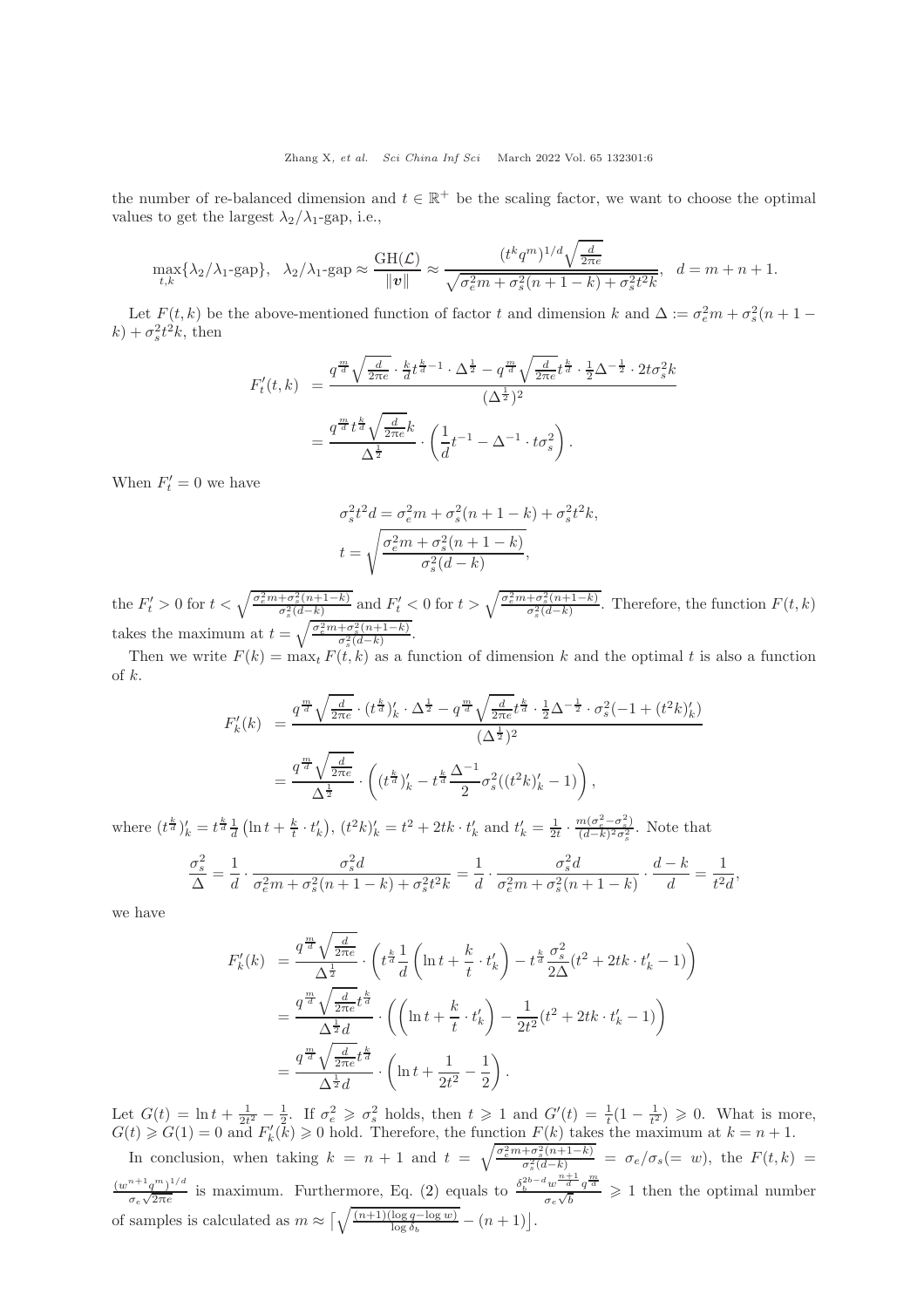**Remark 1.** In the proof of the theorem, we ignore the component 1 in the shortest vector  $v$ . Certainly, we can modify the proof using  $\sigma'_{s} = \sqrt{\frac{n\sigma_{s}^{2}+1}{n+1}}$ , but the influence is negligible. **Remark 2.** Eq. [\(2\)](#page-4-1) equals to  $\frac{\delta_b^{2b-d} \cdot \text{vol}(\mathcal{L})^{1/d}}{\|\mathbf{v}\| \cdot \mathcal{L}}$  $\frac{\log|\mathbf{v}|}{\sqrt{d}}$  > 1, and let the left side of inequality be a function of b

and d, i.e.,  $H(b,d) = \frac{\delta_b^{2b-d} \cdot \text{vol}(\mathcal{L})^{1/d} \cdot \sqrt{d}}{\ln\left|\mathcal{L}\right|}$  $\frac{\partial u(t)}{\Vert v \Vert \sqrt{b}}$ . For Kannan's embedding, if  $b_K$  and  $d_K = m_K + 1$  is the optimal parameters, then  $H_K(b_K, d_K) = \frac{\delta_{b_k}^{2b_K - d_K} q^{(m_K - n)/d_K} \cdot \sqrt{d_K}}{\|q_K\| \cdot \sqrt{d_K}}$  $\frac{\sqrt{v_{\mu}}}{\sqrt{v_{\mu}}/\sqrt{b_K}} \geq 1$ . As for dual embedding, if we use the same parameters  $b_K$  and  $d_K = m'_D+n+1$  as Kannan's embedding, we have  $H_D(b_K, d_K) = \frac{\delta_{b_K}^{2b_K-d_K} \cdot q^{m'_D/d_K} \cdot \sqrt{d_K}}{\|v_D\| \sqrt{b_K}}$  $m'$  $\frac{1}{\|v_D\|\sqrt{b_K}}$ . Since  $m'_D = m_K - n$  and  $||\boldsymbol{v}_D|| \le ||\boldsymbol{v}_K||$  for  $\sigma_s \le \sigma_e$ , the  $H_D(b_K, d_K) \ge H_K(b_K, d_K) \ge 1$  holds. That is to say, using the optimal  $m_D$  in dual embedding, the corresponding optimal  $b_D$  must satisfy that  $b_D \leqslant b_K$ . Moreover, the dual embedding can also be viewed as an instance of Bai-Galbraith embedding with scaling factor  $t = 1$  and dimension  $k = n + 1$ , then we have  $b_{BG} \leq b_D$ . Therefore, the complexity of solving

 $\mathcal{T}_{\text{Bai-Galbraith}} \leqslant \mathcal{T}_{\text{dual}} \leqslant \mathcal{T}_{\text{Kannan}}$ 

where the two equality holds if and only if  $\sigma_e = \sigma_s$ .

unique-SVP in three embedding lattices are

## 5 The detailed analysis of primal attack with dropping

For convenience in writing, we default the primal attack using Bai-Galbraith embedding in this section.

## 5.1 Primal attack with dropping for sparse secret LWE

In Bai and Galbraith's work, they pointed out that the primal attack for binary (ternary)-LWE can be combined with exhaustive search because of the narrow secret space, i.e., we first guess a few entries of the secret and then apply the primal attack against the reduced LWE instance.

In fact, the exhaustive method may perform well when the entries of secret are chosen uniformly from  ${0,1}^n$  or  ${-1,0,1}^n$ . However, in many cases the secret follows other sparse distributions. Notice that the secret in binary (ternary)-LWE always has sufficient zeros, for example, the 1024-dimensional secret in RLizard-128<sup>1</sup>) only has fixed Hamming weight 128. Therefore, it is possible to exploit the sparsity of secret to improve the primal attack, i.e., we guess the entries with  $s_i = 0$  and use the primal attack on the simpler instance.

This idea was briefly mentioned by Albrecht et al. [\[7,](#page-12-6) [14,](#page-13-3) [15\]](#page-13-4) under different situations and "the core idea is that the lower running time of the dimension-reduced problem will trade-off positively against the probability of guessing zero components". However, as far as we know, this method called PAD has not been analyzed in detail. In the following section, we show the concrete algorithm (see Algorithm [1\)](#page-6-0) and give the theoretical analysis about it.

<span id="page-6-0"></span>Algorithm 1 Primal attack with dropping (PAD)

**Input:** A binary (ternary)-LWE instance  $(A, b = As + e)$  where  $A \in \mathbb{Z}_{m \times n}$  and  $m \leq 2n$ , the number k of guessing zeros. Output: The secret s.

6: **until**  $(s \in \{0, 1\}^n \ (s \in \{-1, 0, 1\}^n)$  and  $||e|| \approx \sigma_e \sqrt{m}$ ; 7: return the secret s.

Let us explain why this strategy is anticipated to perform better than primal attack directly. Let the subscript set J in Algorithm [1](#page-6-0) correspond to a permutation matrix  $\boldsymbol{P}$  such that  $\boldsymbol{P} \boldsymbol{s} = [\boldsymbol{s}_0^{\mathrm{T}} | \boldsymbol{s}_1^{\mathrm{T}}]^{\mathrm{T}} \in \mathbb{R}$  $\mathbb{Z}^k \times \mathbb{Z}^{n-k}$ . If  $J \subseteq I := \{i \mid s_i = 0\}$  holds, then  $s_0 = 0$  and  $b = A's_1 + e$ . Obviously, when applying the

<sup>1:</sup> repeat

<sup>2:</sup> Randomly guess k entries of s and the set J consists of its subscripts;<br>3: Drop the J columns of A to get reduced instance  $(A', b)$ ;

<sup>3:</sup> Drop the J columns of **A** to get reduced instance  $(A', b)$ ;

<sup>4:</sup> Apply primal attack to solve the unique-SVP form the reduced instance, the output vector is  $v' \in \mathbb{Z}^{d'}$  for  $d' = m' + n - k + 1$ ;

<sup>5:</sup> Recover the secret s by adding zeros in the corresponding entries of s' where  $v' = (e^{T} | s'^T | c)^T \in \mathbb{Z}^{m'} \times \mathbb{Z}^{n-k} \times \mathbb{Z}$  and compute  $e = b - As$ ;

<sup>1)</sup> Cheon J H, Kim D H, Lee J H, et al. Lizard public key encryption submission to nist proposal. Submission for Post-Quantum Cryptography Standardization of NIST, 2017. [https://csrc.nist.gov/Projects/Post-Quantum-Cryptography/Round-1-Submissions.](https://csrc.nist.gov/Projects/Post-Quantum-Cryptography/Round-1-Submissions)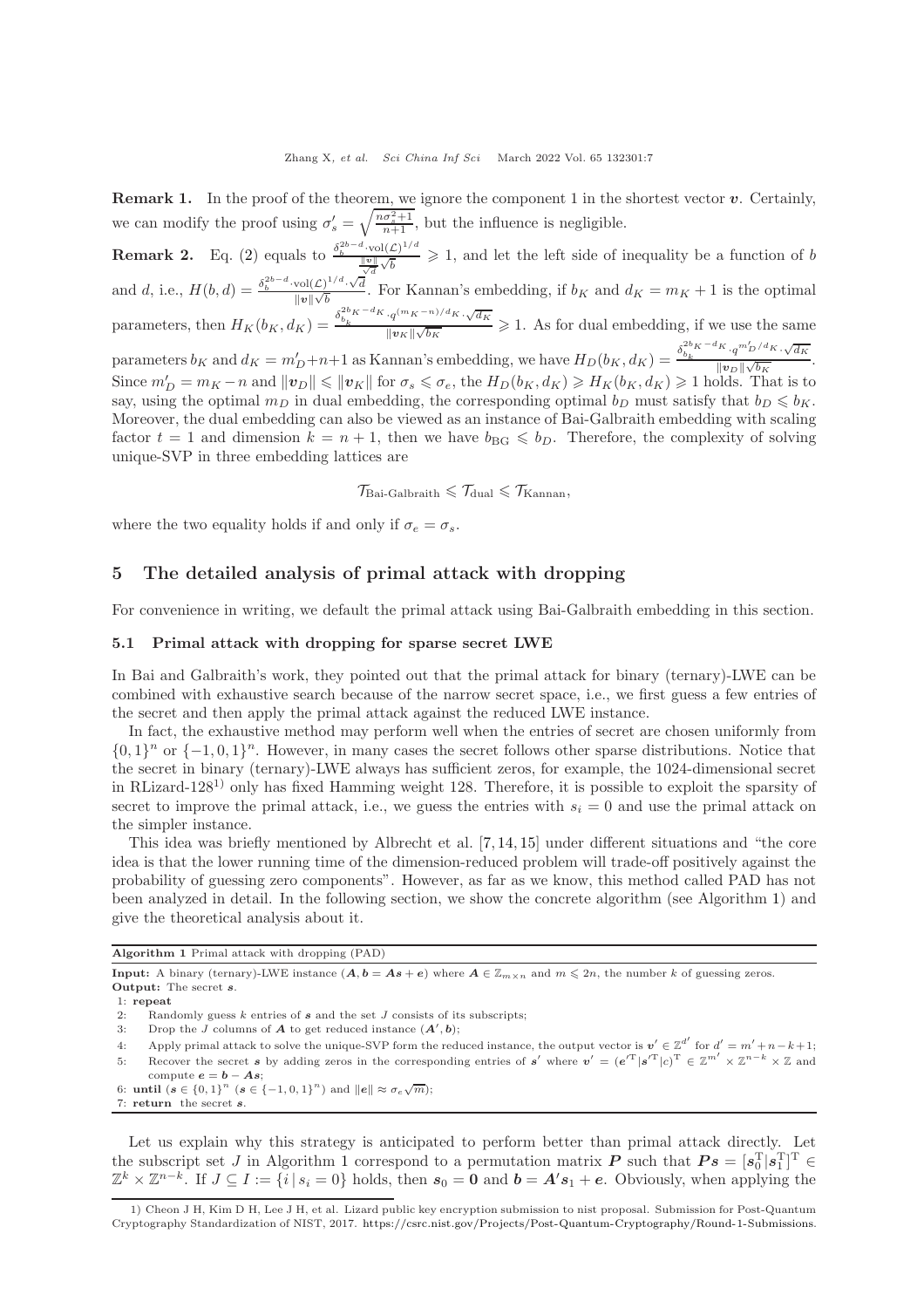primal attack on the reduced LWE instance, it requires smaller block size  $b'$  and fewer LWE samples  $m'$ . Accordingly, the total complexity of this strategy is  $\mathcal{T} = 1/\text{pr}_k \cdot \mathcal{T}_{BKZ}(b')$  where  $\text{pr}_k$  denotes the success probability of  $J \subseteq I$ . Moreover, if the secret has fixed Hamming weight h, then the success probability is  $pr_k = \frac{C_{n-h}^k}{C_n^k} = \prod_{i=0}^{k-1} (1 - \frac{h}{n-i}).$ 

## 5.1.1 The comparison with exhaustive search

We compare this strategy with exhaustive search and show a sufficient condition in Theorem [2](#page-7-0) when the strategy performs better.

<span id="page-7-0"></span>**Theorem 2.** Let h be the Hamming weight of n-dimensional secret and  $k$  be the number of guessing entries. Given a ternary-LWE instance, if  $(2n - 3h + 2)/2 \ge k$  holds then the strategy of guessing zero has lower complexity than exhaustive search. Similarly, given a binary-LWE instance, if  $(n - 2h + 1) \geq k$ holds then the strategy of guessing zero has lower complexity than exhaustive search.

*Proof.* As for ternary-LWE, assuming that we need to guess  $k$  entries of the secret  $s$ , the probability that the k entries contain j nonzero entries and  $k-j$  zero entries is  $p_j = \frac{C_h^j \cdot C_{n-j}^{k-j}}{C_h^k}$  and the complexity of determining the k entries is

$$
\mathcal{T}_j = 1/p_j \cdot C_k^j 2^j = \frac{C_n^k \cdot C_k^j}{C_n^j \cdot C_{n-h}^{k-j}} \cdot 2^j,
$$

where  $0 \leq j \leq k$ . Then we have

$$
\frac{\mathcal{T}_{j+1}}{\mathcal{T}_j} = \frac{\frac{C_n^k \cdot C_k^j \frac{k-j}{j+1}}{C_n^j \frac{h-j}{j+1} \cdot C_{n-h}^{k-j-1}} \cdot 2^{j+1}}{\frac{C_n^k \cdot C_k^j}{C_n^j \cdot C_{n-j}^{k-j} \frac{n-h-(k-j-1)}{k-j}} \cdot 2^j} = \frac{2(n-h-(k-j-1))}{h-j}.
$$

Notice that  $\mathcal{T}_{j+1}/\mathcal{T}_j \geq 1 \Leftrightarrow 2(n-k+1) \geq 3(h-j)$ . That is to say, under the sufficient condition  $(2n-3h+2)/2 \geq k$ , guessing k zero entries has the lowest complexity than other strategies.

Similarly, we can deduce that the sufficient condition for binary secret is  $(n-2h+1) \geq k$ .

Remark 3. Here we give two examples to show that it is easy to achieve the sufficient condition. For RLizard-128, the 1024-dimension ternary secret has fixed Hamming weight 128 then the sufficient condition equals to  $k \leq 0.8125n + 1$ . For LAC-192, the 1024-dimension ternary secret has expected Hamming weight 256 then the sufficient condition equals to  $k \leq 0.625n + 1$ .

### 5.1.2 The success of PAD

Although the strategy of guessing zero entries is better than an exhaustive search, its cost depends heavily on the parameters of the LWE instance, especially on the Hamming weight of a secret. We want to know when it is effective to combine with a primal attack.

Notice that, guessing an extra entry (i.e., the number k form  $\beta$  to  $\beta + 1$ ) means that the success probability pr<sub>k</sub> decrease by  $\frac{n-\beta-h}{n-\beta}$  while the complexity of lattice reduction decrease by 2<sup>0.292</sup>·<sup>∆b</sup> for  $\Delta b = b(\beta) - b(\beta + 1)$ . To estimate  $\Delta b$ , we calculate the values  $b(k)$  by Eq. [\(2\)](#page-4-1) and we observe that  $b(k)$ is linear with respect to k. Therefore, the difference of block size  $\Delta b$  is a constant determined by the parameters of the LWE instance and the optimal k is obtained when  $\frac{n-k}{n-k-h} \approx 2^{0.292\Delta b}$  holds.

For example, we conduct the experiments on RLizard, in which the Hamming weight of secret is pretty small compared with other submissions of the NIST PQC project, to compare primal attack and PAD. The estimated k for RLizard128, RLizard192, and RLizard256 using the fitting data in Figure [1](#page-8-0) are 225, 919, and 479 respectively, and they are consistent well with the actual value in Table [1.](#page-8-1) Moreover, both the classic complexity and quantum complexity of PAD are lower than that of primal attack.

Remark 4. For the most LWE-based cryptography, we have  $\Delta b \leq 1$  since the required block size in primal attack is less than the dimension n with high probability. Then  $h > (1 - 2^{-0.292}) \cdot n \approx \frac{11}{60}n$  is a sufficient condition when the LWE instance is "secure" against PAD.

#### 5.2 PAD for sparse secret-error LWE

As for the sparse secret-error LWE, the above-mentioned strategy is also useful and it works even better than on the binary (ternary)-LWE. Let the error be chosen from the same distribution as secret and the samples  $m = 2n$ .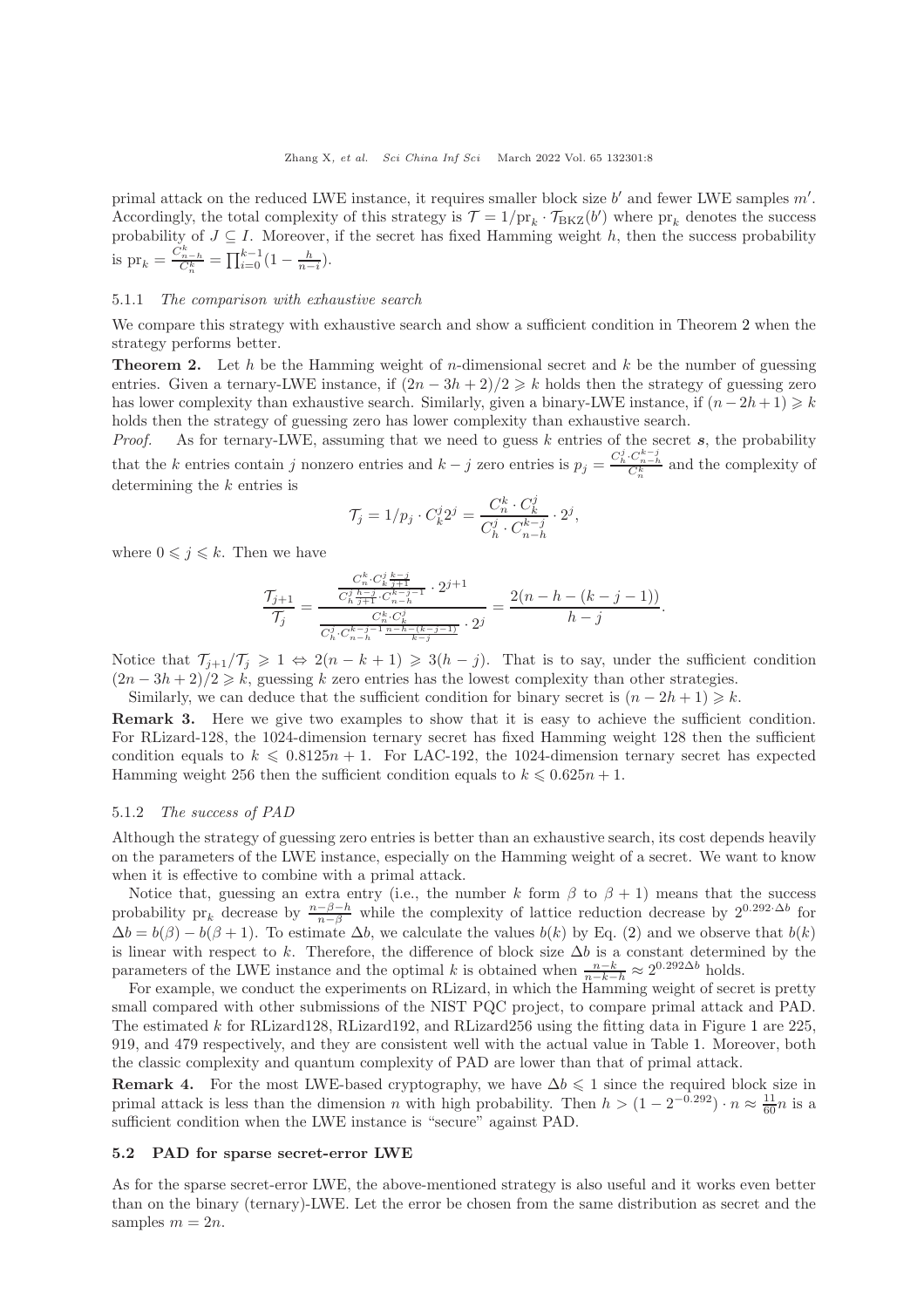

<span id="page-8-0"></span>

<span id="page-8-1"></span>Figure 1 (Color online) The linear relationship of  $b(k)$  and k, and the difference of block size  $\Delta b$  for (a) RLizard128 is 0.8631, (b) RLizard192 is 0.879, and (c) RLizard256 is 0.8801, respectively.

| <b>Schemes</b>                                           | Attack        | Block size | Guess zeros | Classic | Quantum |
|----------------------------------------------------------|---------------|------------|-------------|---------|---------|
| RLizard-128                                              | Primal attack | 838        |             | 245     | 223     |
| $n = 1024, q = 1024, h = 128, \sigma_e = 0.907$          | <b>PAD</b>    | 648        | 221         | 238     | 221     |
| RLizard-192                                              | Primal attack | 1762       |             | 515     | 467     |
| $n = 2048, q = 2048, h = 184, \sigma_e = 1.827$          | <b>PAD</b>    | 950        | 930         | 449     | 424     |
| RLizard-256                                              | Primal attack | 1751       |             | 512     | 464     |
| $n = 2048$ , $q = 4096$ , $h = 256$ , $\sigma_e = 2.448$ | <b>PAD</b>    | 1329       | 482         | 495     | 460     |

Table 1 The complexity of two attacks against RLizard

Notice that: (1) the secret and error are chosen independently from the sparse distribution, (2) determining one entry of error is equivalent to determining one entry of secret. For the two reasons, we guess zeros in secret and error at the same time, and then the success probability  $pr_{3k}$  decreases more slowly, i.e.,

$$
\text{pr}_{3k} = \frac{C_{n-h}^k}{C_n^k} \cdot \frac{C_{2n-2h}^{2k}}{C_{2n}^{2k}} = \prod_{i=0}^{k-1} \left(1 - \frac{h}{n-i}\right) \left(1 - \frac{2h}{2n-2i}\right) \left(1 - \frac{2h}{2n-2i-1}\right)
$$

.

.

According to the analysis in Subsection 5.3, the optimal k is the same such that  $\left(1 - \frac{h}{n-k}\right)\left(1 - \frac{2h}{2n-2k-1}\right) \approx \left(1 - \frac{h}{n-k}\right)^3 \approx 2^{-0.292 \cdot 3\Delta b}$ , but the number of entries to be guessed is 3k.

For the sake of completeness, we explain why determining one entry of error is equivalent to determining one entry of secret. Given a  $(m, n, q, \sigma)$ -LWE instance, the PAD algorithm guesses k entries of secret and 2k entries of error such that  $3k < n$ . Before the discussion, let us define three generator matrices as follows:

$$
B_1=\left[\begin{array}{cc|c}A&b\\I_n&0\\0&1\end{array}\right]qI_d\right],\ \ \, B_2=\left[\begin{array}{cc|c}A_1&b_1\\A_2&b_2\\0&1\end{array}\right]qI_d\right],\ \ \, B_3=\left[\begin{array}{cc|c}A'&b'\\I_n&0\\0&1\end{array}\right]qI_d\right]
$$

It is known that the embedding lattice for LWE instance is generated by  $B_1$  and the shortest vector is  $v^{\mathrm{T}} = (e^{\mathrm{T}} | s^{\mathrm{T}} | 1)$ . Then we swap the positions of 2k guessed entries of error and 2k entries of secret without guessing, the new lattice generated by  $B_2$  has the shortest vector  $v'^T = (e'^T | s'^T | 1)$  where s' consists of 2k guessed entries of error, k guessed entries of secret and  $n-3k$  entries of secret without guessing. Next, applying elementary column transformations on matrix  $B_2$ , we could obtain an equivalent generator matrix  $B_3$  with probability  $p_{\text{inv}} = \prod_{i=1}^{2k} (q^{n-k} - q^{i-1})/q^{2k \cdot (n-k)}$ , i.e., the sub-matrix  $A_2$  is invertible with probability  $p_{\text{inv}}$ .

At this point, the  $(m, n, q, \sigma)$ -LWE instance could be reduced to a  $(m, n - 3k, q, \sigma)$ -LWE instance because  $3k$  guessed entries of  $s'$  are zeros. Therefore, the total complexity of PAD for sparse secret-error LWE is  $\mathcal{T} = 1/\text{pr}_{3k} \cdot 1/p_{\text{inv}} \cdot \mathcal{T}_{BKZ}(b)$  where  $\mathcal{T}_{BKZ}(b)$  is the cost of solving  $(m, n-3k, q, \sigma)$ -LWE instance.

To emphasize the importance of sparsity, we conduct experiments to compare the primal attack, PAD with guessing secret and PAD with guessing secret and error for different distributions. Given the LWE instances  $(n = 1024, q = 251, m = 2n)$  in which secrets and errors are ternary with variances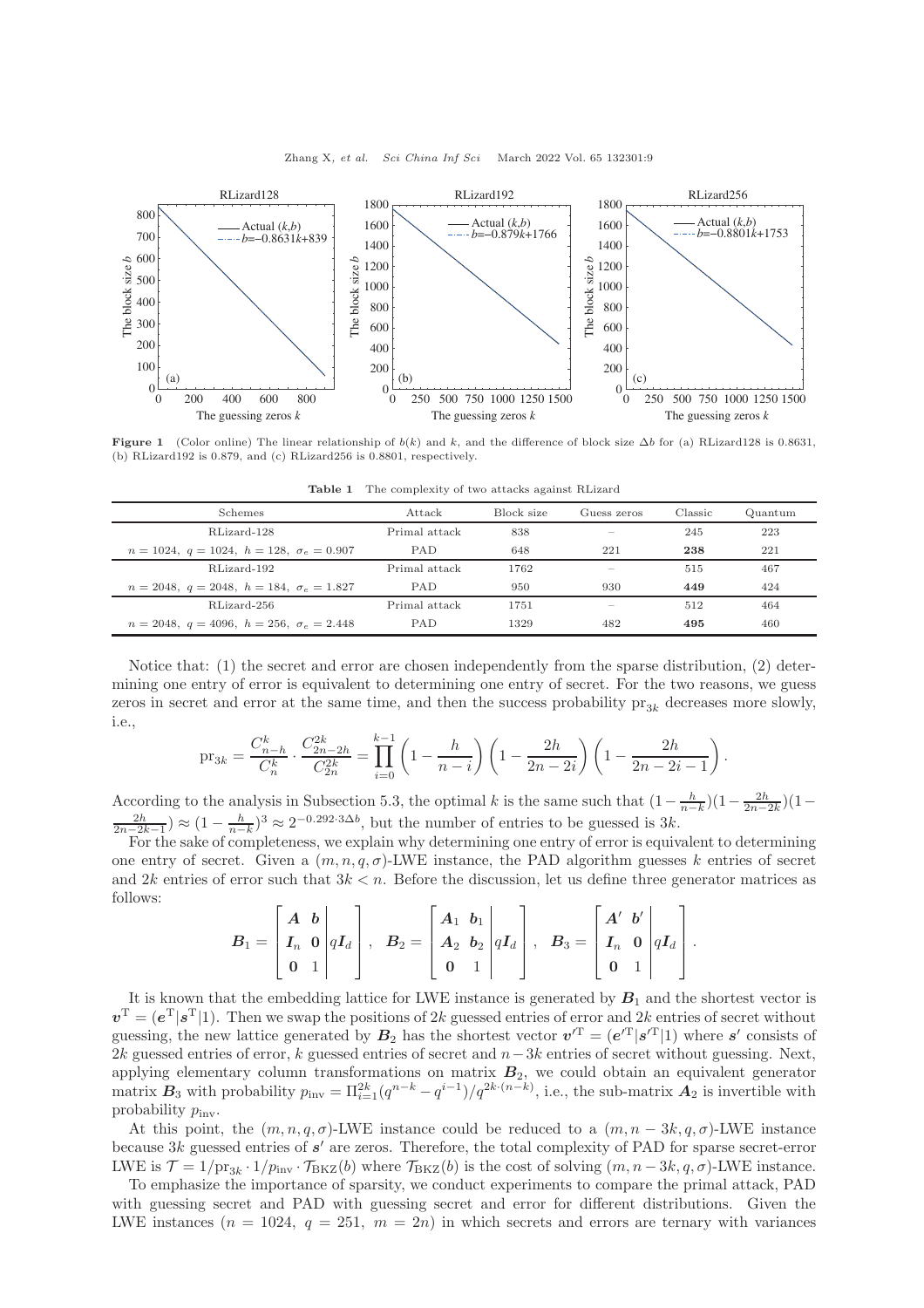<span id="page-9-0"></span>

Figure 2 The comparison between primal attacks, PAD with guessing secret and PAD with guessing secret and error. (a) shows the relationship between the Hamming weight of secret and the optimal number of guessed entries, and (b) compares the complexity of these three algorithms, when the LWE instances use the secrets with different Hamming weights.

 $\sigma^2 \in [1/8, 3/16]$  $\sigma^2 \in [1/8, 3/16]$  $\sigma^2 \in [1/8, 3/16]$ , the complexity of three algorithms are shown in the right subgraph of Figure 2 and the optimal number of guessed entries for PAD are given in the left subgraph. We observe that: (1) the variance of distribution has more influence on PAD than primal attack; (2) the PAD with guessing secret and PAD with guessing secret and error have the same complexity as a primal attack when  $h \geqslant \frac{11}{60}n$ holds.

## 6 The detailed analysis of primal attack with preprocessing

## 6.1 Primal attack with preprocessing

Primal attack solves the unique-SVP by applying lattice reduction directly, but its core idea is to find the projected vector of the unique shortest vector in the projected sublattice. Therefore, we divide primal attack into three steps: preprocessing the lattice basis by lattice reduction, finding the projected short vector, and lifting the projected short vector to the full lattice.

There are two related studies to support this division: One is [\[14\]](#page-13-3), Albrecht et al. pointed out that the shortest vector  $v$  can be recovered by using Babai's nearest plane algorithm on the projected vector  $\pi(v)$  (see Lemma [1\)](#page-4-0). The other is [\[15\]](#page-13-4), they proposed the guess-and-verify decoding attack which finds the projected vector  $\pi(v)$  by solving batch BDD problems then lift the projected vector to the unique shortest vector.

Inspired by the above-mentioned ideas and studies, we consider the block size of lattice reduction and the dimension of projected sublattice independently, and give another variant of primal attack, PAP, in Algorithm [2.](#page-9-1) In fact, we can view it as a degenerate algorithm of guess-and-verify decoding mentioned in [\[15\]](#page-13-4).

<span id="page-9-1"></span>Algorithm 2 Primal attack with preprocessing (PAP)

```
Input: An LWE instance (A, b = As + e \mod q) for A \in \mathbb{Z}^{m \times n} and m \leq 2n, the number \beta and \eta.
```

```
Output: The short vector \mathbf{v}^{\mathrm{T}} = (\mathbf{e}^{\mathrm{T}} | \mathbf{s}^{\mathrm{T}} | 1).
```
1: Applying BKZ algorithm with block size  $\beta$  on the d-dimensional LWE embedding lattice and get the basis  $B$ ;

2: Performing sieve (or enumeration) on the last  $\eta$ -dimensional projected lattice of  $\mathcal{L}(\mathbf{B})$  to get  $\pi(\mathbf{v}) = \sum_{i=d-\eta+1}^{d} c_i \mathbf{b}_i^*$ ;

3: Using Babai's nearest plane with  $\sum_{i=d-\eta+1}^{d} c_i \mathbf{b}_i$  and  $\mathbf{B}_{[1,d-\eta]}$  to get v.

Obviously, Algorithm [2](#page-9-1) is a probability algorithm whose time complexity can be expressed as

 $\mathcal{T}_{\mathrm{PAP}} = \mathcal{T}_{\mathrm{BKZ}} + \mathcal{T}_{\mathrm{Sieve}} + \mathcal{T}_{\mathrm{NP}},$ 

where  $\mathcal{T}_{BKZ}$ ,  $\mathcal{T}_{Sieve}$ , and  $\mathcal{T}_{NP}$  denote the complexity of BKZ, sieve and nearest plane algorithm respectively, and its success probability is  $p_{NP}$  which is the success probability of nearest plane algorithm. Meanwhile,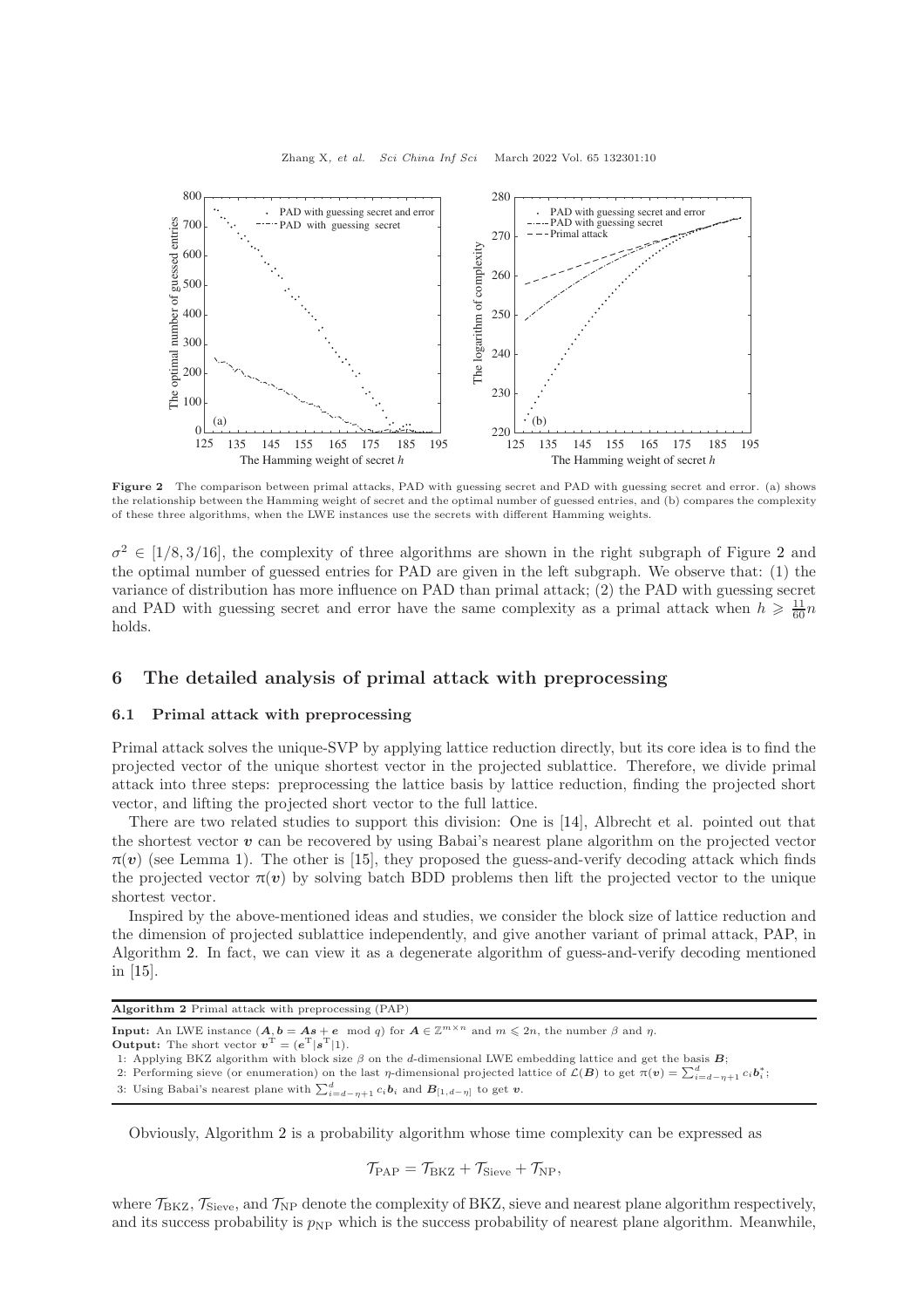in order to ensure the success of getting  $\pi(v)$ , the variant condition from primal attack is that the projected vector  $\pi(v)$  is the shortest vector in projected lattice, i.e.,

<span id="page-10-0"></span>
$$
\frac{\|\mathbf{v}\|}{\sqrt{d}}\sqrt{\eta} \leqslant \mathrm{GH}(\mathcal{L}(\mathbf{B}_{[d-\eta+1,d]}^{*})),\tag{3}
$$

where  $B^*$  denotes the Gram-Schmidt basis of  $B$ . Eq. [\(3\)](#page-10-0), according to GSA, can be written as the formula between parameters  $\beta$  and  $\eta$ ,

<span id="page-10-1"></span>
$$
\frac{\|\mathbf{v}\|}{\sqrt{d}}\sqrt{\eta} \leqslant \sqrt{\frac{\eta}{2\pi e}} \cdot \delta_{\beta}^{\eta+1-d} \text{vol}(\mathcal{L})^{1/d}.
$$
\n
$$
\tag{4}
$$

## 6.2 The detailed analysis of PAP

<span id="page-10-3"></span>The total complexity of finding v is  $\mathcal{T} = \mathcal{T}_{\text{PAP}}/p_{\text{NP}}$ . Firstly, we consider the probability  $p_{\text{NP}}$ . **Theorem 3.** Let  $\beta$  and  $\eta$  are the optimal parameters of PAP such that  $\beta < \eta$  and Eq. [\(4\)](#page-10-1). Under GSA, the success probability of nearest plane algorithm in Algorithm [2](#page-9-1) has a lower bound  $\widetilde{p_{NP}}$ ,

$$
\widetilde{p_{\rm NP}} \approx \prod_{k=1}^{\tilde{k}} I_{x^2} \left( \frac{1}{2}, \frac{\eta + k - 1}{2} \right), \quad \tilde{k} = \max\{k : x < 1\}, \quad x = \frac{\delta_{\eta}^{2k} \sqrt{\eta}}{2\sqrt{\eta + k}},
$$

where I is the regularized incomplete beta function. Moreover,  $\widetilde{p_{NP}}$  is only determined by parameter  $\eta$ . *Proof.* In [\[14\]](#page-13-3), the probability  $p_{NP}$  is calculated as

<span id="page-10-2"></span>
$$
p_{\rm NP} = \prod_{i=1}^{d-\eta} p_i, \quad p_i \approx \begin{cases} 1 - \frac{\int_0^{2\frac{hi}{ri} - \left(\frac{hi}{ri}\right)^2} t^{\frac{d-i}{2} - 1} (1 - t)^{-\frac{1}{2}} dt}{\text{Beta}\left(\frac{d-i}{2}, \frac{1}{2}\right)}, & R_i < 2r_i, \\ 1, & R_i \geqslant 2r_i, \end{cases} \tag{5}
$$

where  $R_i = ||b_i^*||$ ,  $r_i = ||\pi_i(v)||$ , and  $h_i = r_i - R_i/2$ . We notice that the integral is a incomplete beta function, then Eq. [\(5\)](#page-10-2) can be simplified as

$$
p_{\rm NP} = \prod_{i=1}^{d-\eta} p_i, \ \ p_i \approx \begin{cases} I_{(\frac{Ri}{2\tau i})^2} \left( \frac{1}{2}, \frac{d-i}{2} \right), & R_i < 2r_i, \\ 1, & R_i \geqslant 2r_i, \end{cases}
$$

where I is the regularized incomplete beta function and  $I_x(a, b) = 1 - I_{1-x}(b, a)$ .

Let gh :=  $GH(\mathcal{L}(\mathbf{B}_{[d-\eta+1,d]}^*))$  and parameters  $\beta < \eta$ . Since  $\|\pi_{d-\eta+1}(v)\| \approx gh = \alpha \cdot \|b_{d-\eta+1}^*\|$  holds, we have

$$
\frac{R_{d-\eta+1-k}}{2r_{d-\eta+1-k}} = \frac{\delta_\beta^{2k}\sqrt{\eta}}{2\sqrt{\eta+k}} \cdot \frac{R_{d-\eta+1}}{r_{d-\eta+1}} = \frac{\delta_\beta^{2k}\sqrt{\eta}}{2\alpha\sqrt{\eta+k}},
$$

and

$$
p_{\rm NP} \approx \prod_{k=1}^{\min\{\tilde{k},d-\eta\}} I_{x^2} \left(\frac{1}{2},\frac{\eta+k-1}{2}\right), \quad \tilde{k} = \max\{k : x < 1\}, \quad x = \frac{\delta_\beta^{2k}\sqrt{\eta}}{2\alpha\sqrt{\eta+k}}.
$$

Moreover, since  $gh = \sqrt{\frac{\eta}{2\pi e}} \cdot \delta_{\beta}^{\eta+1-d} \text{vol}(\mathcal{L})^{1/d}, \, \| \boldsymbol{b}_{d-\eta+1}^* \| = \delta_{\beta}^{\eta-1} \cdot \delta_{\beta}^{\eta+1-d} \text{vol}(\mathcal{L})^{1/d} \text{ and } \delta_{\beta}^{\eta-1} - \sqrt{\frac{\eta}{2\pi e}} > 0,$ we have

$$
\mathrm{gh} < \|b_{d-\eta+1}^*\| \Rightarrow \alpha < 1 \Rightarrow \frac{\delta_\beta^{2k}\sqrt{\eta}}{2\alpha\sqrt{\eta+k}} > \frac{\delta_\beta^{2k}\sqrt{\eta}}{2\sqrt{\eta+k}} > \frac{\delta_\eta^{2k}\sqrt{\eta}}{2\sqrt{\eta+k}}.
$$

It is well known that the regularized incomplete beta function is the cumulative distribution function of the beta distribution, i.e.,  $I_{x^2}$  is an increasing function of x and  $I_{x^2} < 1$ , then  $p_{\text{NP}} > \widetilde{p_{\text{NP}}}(\eta)$  where

$$
\widetilde{p_{\rm NP}} \approx \prod_{k=1}^{\tilde{k}} I_{x^2} \left( \frac{1}{2}, \frac{\eta + k - 1}{2} \right), \quad \tilde{k} = \max\{k : x < 1\}, \quad x = \frac{\delta_{\eta}^{2k} \sqrt{\eta}}{2\sqrt{\eta + k}}.
$$

That is, the probability  $p_{NP}$  has a lower bound  $\bar{p}_{NP}$  which is only determined by parameter  $\eta$ .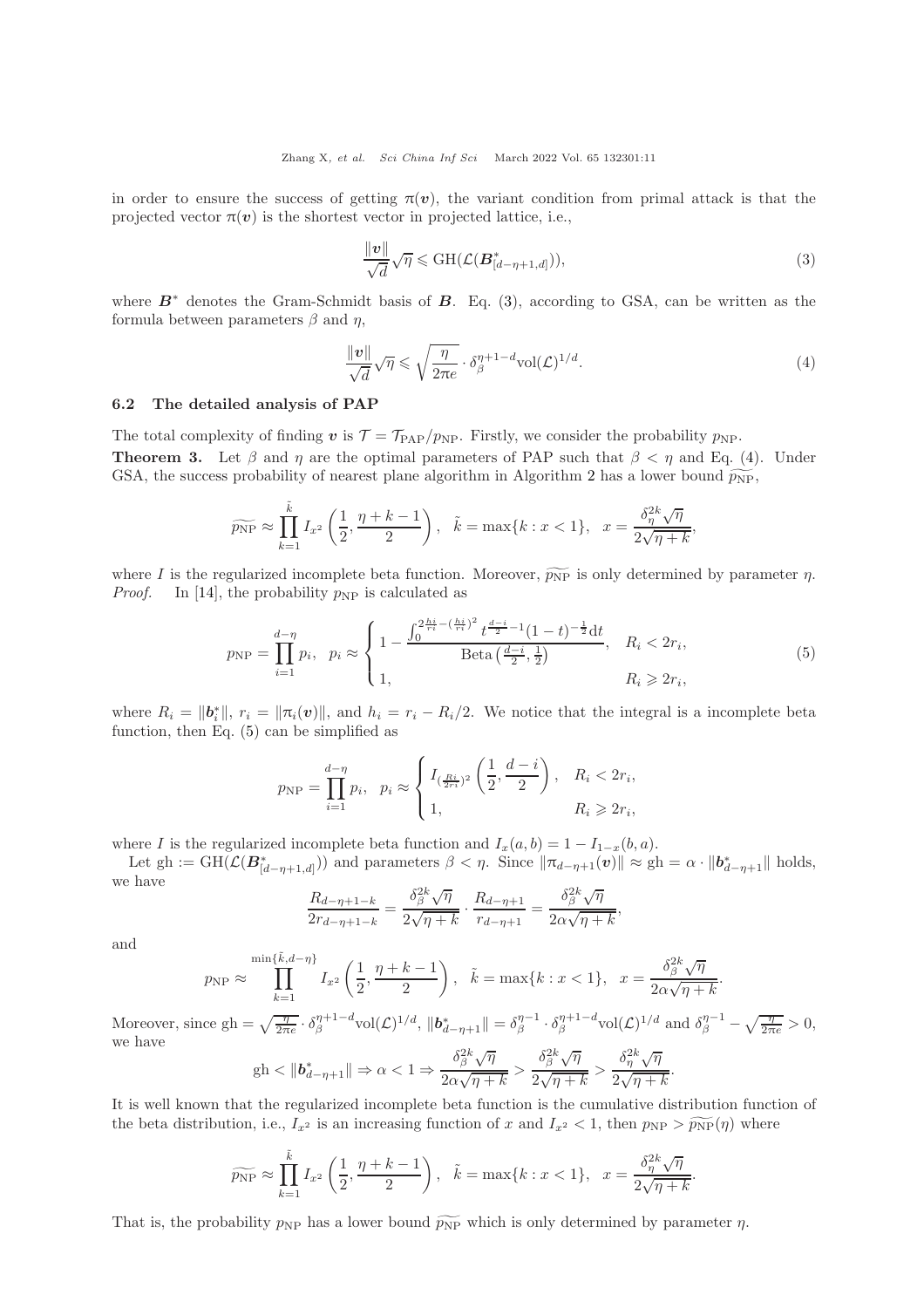<span id="page-11-0"></span>

**Figure 3** (Color online) The probability  $\widetilde{p_{NP}}$  for different  $\eta$ .

In fact,  $\widetilde{p_{NP}}$  is the probability mentioned in Lemma [1,](#page-4-0) which is the very close to 1 for  $\eta \geq 50$ . For the sake of completeness, we show the values of  $\widetilde{p_{NP}}$  in Figure [3.](#page-11-0)

Next, we analyze the complexity  $\mathcal{T}_{\text{PAP}}$ . Because the complexity of the nearest plane algorithm is polynomial, we mainly consider the complexity of BKZ and sieve which depend on parameters  $\beta$  and  $\eta$  respectively. We give a theorem to state the relationship between the optimal block size b of primal attack and the optimal parameters  $(\beta, \eta)$  of PAP.

<span id="page-11-1"></span>**Theorem 4.** Let b denote the optimal block size of the primal attack and  $(\beta, \eta)$  denote the block size of BKZ and dimension of sieve in PAP such that Eq. [\(4\)](#page-10-1). When the condition  $\beta < b$  holds, there must be  $\eta \geqslant b$ .

*Proof.* Let  $F$ ,  $G$ ,  $H$  be three inequalities as follows:

$$
F: \frac{\|\mathbf{v}\|}{\sqrt{d}}\sqrt{\eta} \leq \sqrt{\frac{\eta}{2\pi e}} \cdot \delta_{\beta}^{\eta+1-d} \text{vol}(\mathcal{L})^{1/d},
$$
  

$$
G: \frac{\|\mathbf{v}\|}{\sqrt{d}}\sqrt{b'} \leq \sqrt{\frac{b'}{2\pi e}} \cdot \delta_{b'}^{b'+1-d} \text{vol}(\mathcal{L})^{1/d},
$$
  

$$
H: \frac{\|\mathbf{v}\|}{\sqrt{d}}\sqrt{b} \leq \delta_b^{b-1} \cdot \delta_b^{b+1-d} \text{vol}(\mathcal{L})^{1/d}.
$$

Let  $F_l$ ,  $G_l$ ,  $H_l$  denote the left items of inequalities and  $F_r$ ,  $G_r$ ,  $H_r$  denote the right ones. The  $(\beta, \eta, d_\beta)$ ,  $(b', d_{b'})$  and  $(b, d_b)$  are the optimal parameters of inequalities respectively, where  $d_t \approx \lceil \sqrt{\frac{(n+1)(\log q - \log w)}{\log \delta_t}} \rceil$ and  $d_t$  is an increasing function of t. (Obviously, the optimal d for F only depends on  $\beta$ .)

Compare inequalities F and G, we first assume  $\eta = b'$ . If  $\beta < b'$  holds, then

$$
\delta_{\beta} > \delta_{b'} \Rightarrow \delta_{\beta}^{\eta+1-d} < \delta_{b'}^{b'+1-d} \Rightarrow F_r(d_{\beta}) < G_r(d_{\beta})
$$

for  $b' + 1 - d < 0$ . Therefore, when  $(b', d_{b'})$  are the optimal parameters such that  $1 \approx G_r/G_l$ , we have

$$
1 \approx G_r/G_l(d_{b'}) > G_r/G_l(d_{\beta}) > F_r/F_l(d_{\beta}).
$$

To make sure the inequality F holds, the parameter  $\eta$  should meet condition  $\eta \geqslant b'$ .

Compare inequalities G and H, we first assume  $b = b'$ . Since

$$
\delta_b^{b-1} - \sqrt{\frac{b}{2\pi e}} \approx \sqrt{\frac{b}{2\pi e}} ((\pi b)^{1/(2b)} - 1) > 0
$$

due to Eq. [\(1\)](#page-3-0), we have  $G_r < H_r$ . That is to say, when  $(b', d_{b'})$  are the optimal parameters such that  $G_l \approx G_r$ , the optimal parameters for H satisfy  $b \leq b'$  and  $d_b \leq d_{b'}$ .

Notice that b is the optimal block size of primal attack and  $(\beta, \eta)$  is the optimal parameters of PAP. If  $\beta < b$  holds, then we have  $\beta < b' \Rightarrow \eta \geq b' \Rightarrow \eta \geq b$ .

In general, the complexity of primal attack is estimated by the core-SVP as  $2^{0.292b}$ . In such case, according to the Theorems [3](#page-10-3) and [4](#page-11-1) we have either  $\beta \geq b$  or  $\eta \geq b$ , then the complexity of PAP is at most as low as that of primal attack.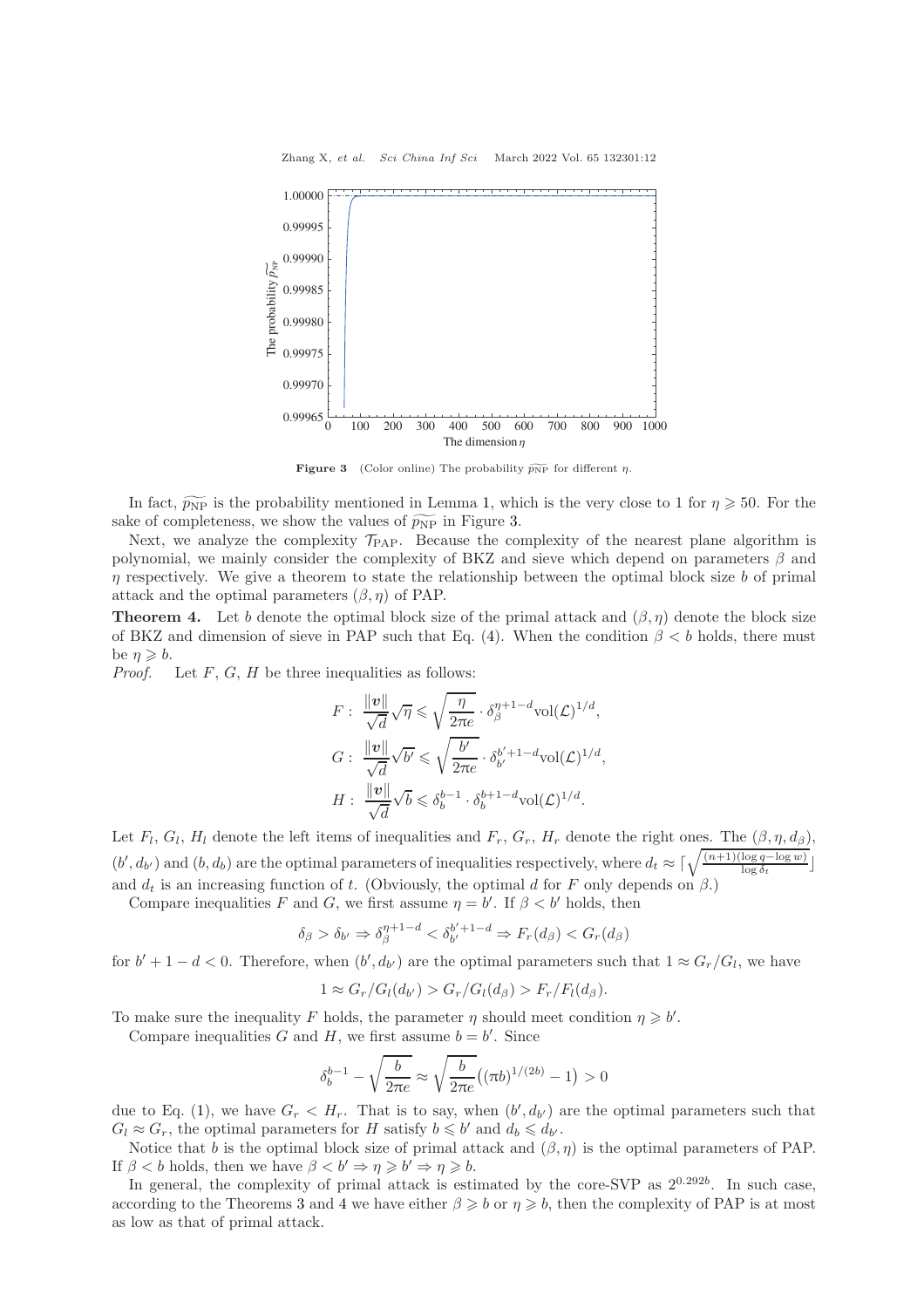<span id="page-12-11"></span>

| Scheme- $(n, q, \sigma)$               | $PrimalAttack-(m, b)$ | PAP-model1- $(m_1, \beta_1, \eta_1)$ | $\Delta \mathcal{T}_1$ | PAP-model2- $(m_2, \beta_2, \eta_2)$ | $\Delta\mathcal{T}_2$ |
|----------------------------------------|-----------------------|--------------------------------------|------------------------|--------------------------------------|-----------------------|
| Frodo- $(640, 2^{15}, 2.8)$            | (742, 483)            | (723, 464, 509)                      | 2 <sup>4</sup>         | (717, 458, 516)                      | $2^6$                 |
| Frodo- $(976, 2^{16}, 2.3)$            | (1046, 706)           | (1025, 686, 734)                     | $2^5$                  | (1019, 681, 741)                     | $2^6$                 |
| Frodo- $(1344, 2^{16}, 1.4)$           | (1285, 930)           | (1263, 909, 959)                     | $2^5$                  | (1257, 904, 966)                     | $2^6$                 |
| LAC- $(512, 251, \frac{1}{\sqrt{2}})$  | (406, 509)            | (388, 481, 526)                      | $2^7$                  | (385, 477, 528)                      | $2^8$                 |
| LAC- $(1024, 251, \frac{1}{2})$        | (631, 985)            | (612, 955, 1002)                     | $2^8$                  | (609, 951, 1004)                     | $2^9$                 |
| LAC- $(1024, 251, \frac{1}{\sqrt{2}})$ | (705, 1105)           | (685, 1072, 1120)                    | $2^8$                  | (682, 1067, 1122)                    | $2^{10}$              |
| NewHope-(512, 12289, 2)                | (575, 385)            | (555, 365, 410)                      | 2 <sup>4</sup>         | (550, 360, 417)                      | $2^6$                 |
| NewHope-(1024, 12289, 2)               | (1053, 886)           | (1032, 863, 911)                     | $2^6$                  | (1028, 858, 916)                     | $2^7$                 |
| Saber-(512, 8192, 1.58)                | (548, 382)            | (530, 363, 407)                      | 2 <sup>4</sup>         | (524, 357, 414)                      | $2^6$                 |
| Saber-(768, 8192, 1.41)                | (763, 608)            | (744, 587, 632)                      | 2 <sup>5</sup>         | (738, 581, 639)                      | $2^7$                 |
| Saber-(1024, 8192, 1.22)               | (953, 824)            | (932, 801, 849)                      | $2^5$                  | (928, 796, 854)                      | $2^7$                 |
| $Kyber-(512,3329,1)$                   | (493, 381)            | (475, 361, 406)                      | 2 <sup>5</sup>         | (470, 356, 411)                      | $2^6$                 |
| Kyber-(768, 3329, 1)                   | (697, 623)            | (678, 601, 647)                      | 2 <sup>5</sup>         | (674, 596, 652)                      | $2^7$                 |
| $Kyber-(1024, 3329, 1)$                | (893, 873)            | (873, 849, 896)                      | $2^6$                  | (868, 844, 901)<br>$-2$ .            | $2^7$                 |

Table 2 The advantages of PAP under two models<sup>a)</sup>

a) The model1 comes from [\[15\]](#page-13-4) such that  $\mathcal{T}_{\text{BKZ}}(b, d) = 8d \cdot \mathcal{T}_{\text{Sieve}}(b)$ , model2 comes from [\[16\]](#page-13-5) such that  $\mathcal{T}_{\text{BKZ}}(b, d) = \frac{d^3 \log d}{b^2} \cdot \mathcal{T}_{\text{Sieve}}(b)$ . The  $(n, q, \sigma_e, \sigma_s)$  are the parameters of different round2 submissions from NIST PQC project, m is the number of samples, b is the block size in primal attack,  $(\beta, \eta)$  are the block size of BKZ and dimension of sieve in PAP,  $\Delta \mathcal{T}$  is the quotient of the cost of primal attack and that of PAP.

## 6.3 The comparison with primal attack for different models

Obviously, the estimation of primal attack is pretty conservative. In practice, we are unable to get BKZ reduced basis or projection  $\pi(v)$  by running sieve only once. To the best of our knowledge, one of the reliable models for BKZ is that  $\mathcal{T}_{BKZ}(b) = \frac{d^2 \log d}{b^2} \cdot d \cdot \mathcal{T}_{Sieve}(b)$  according to the work of Hanrot et al [\[19\]](#page-13-8), and another useful model based on experiments from [\[21\]](#page-13-10) is that  $\mathcal{T}_{BKZ}(b) = 8d \cdot \mathcal{T}_{Sieve}(b)$ . In other words, BKZ needs to call sieve as a subroutine for polynomial times, namely  $\mathcal{T}_{BKZ}(b) = \text{poly}(d) \cdot \mathcal{T}_{Sieve}(b)$ . Next, we demonstrate PAP under these two models and show the experimental data in Table [2.](#page-12-11)

From the experiments we know that: on the one hand, the results of experiments verify the correctness of Theorem [4;](#page-11-1) on the other hand, PAP is effective to improve the practical complexity. Moreover, we could roughly give the upper bound of improvements that

$$
\Delta \mathcal{T} \leqslant \text{poly}(d) \cdot \mathcal{T}_{\text{Sieve}}(b) / \mathcal{T}_{\text{Sieve}}(\eta) \leqslant \text{poly}(d).
$$

In brief, PAP has advantages over primal attack in practice, and it can be viewed as a technique to improve the polynomial term in the complexity of the primal attack.

Acknowledgements This work was supported by National Key Research and Development Program of China (Grant Nos. 2017YFA0303903, 2018YFA0704701), Major Program of Guangdong Basic and Applied Research (Grant No. 2019B030302008), and Major Scientific and Technological Innovation Project of Shandong Province (Grant No. 2019JZZY010133).

#### <span id="page-12-0"></span>References

- <span id="page-12-1"></span>1 Regev O. On lattices, learning with errors, random linear codes, and cryptography. [J ACM,](https://doi.org/10.1145/1568318.1568324) 2009, 56: 1–40
- 2 Alkim E, Ducas L, Pöppelmann T, et al. Post-quantum key exchange a new hope. In: Proceedings of the 25th USENIX Security Symposium, Austin, 2016. 327–343
- <span id="page-12-2"></span>3 Bos J W, Costello C, Ducas L, et al. Frodo: take off the ring! practical, quantum-secure key exchange from LWE. In: Proceedings of ACM SIGSAC Conference on Computer and Communications Security, Vienna, 2016. 1006–1018
- <span id="page-12-3"></span>4 Brakerski Z, Vaikuntanathan V. Efficient fully homomorphic encryption from standard LWE. SIAM J Comput, 2014, 42: 831–871
- <span id="page-12-4"></span>5 Lyubashevsky V. Lattice signatures without trapdoors. In: Proceedings of Annual International Conference on the Theory and Applications of Cryptographic Techniques, 2012. 738–755
- <span id="page-12-5"></span>6 Garg S, Gentry C, Halevi S. Candidate multilinear maps from ideal lattices. In: Proceedings of Annual International Conference on the Theory and Applications of Cryptographic Techniques, 2013
- <span id="page-12-6"></span>7 Albrecht M R. On dual lattice attacks against small-secret LWE and parameter choices in helib and SEAL. In: Proceedings of Annual International Conference on the Theory and Applications of Cryptographic Techniques, 2017. 103–129
- <span id="page-12-7"></span>8 Wunderer T. A detailed analysis of the hybrid lattice-reduction and meet-in-the-middle attack. [J Math Cryptol,](https://doi.org/10.1515/jmc-2016-0044) 2019, 13: 1–26
- <span id="page-12-8"></span>9 Guo Q, Johansson T, M˚artensson E, et al. Coded-BKW with sieving. In: Proceedings of International Conference on the Theory and Application of Cryptology and Information Security, 2017. 323–346
- <span id="page-12-9"></span>10 Bai S, Galbraith S D, Li L Z, et al. Improved combinatorial algorithms for the inhomogeneous short integer solution problem. [J Cryptol,](https://doi.org/10.1007/s00145-018-9304-1) 2019, 32: 35–83
- <span id="page-12-10"></span>11 Albrecht M R, Cid C, Faugére J C, et al. Algebraic algorithms for LWE problems. [ACM Commun Comput Algebra,](https://doi.org/10.1145/2815111.2815158) 2015, 49: 62